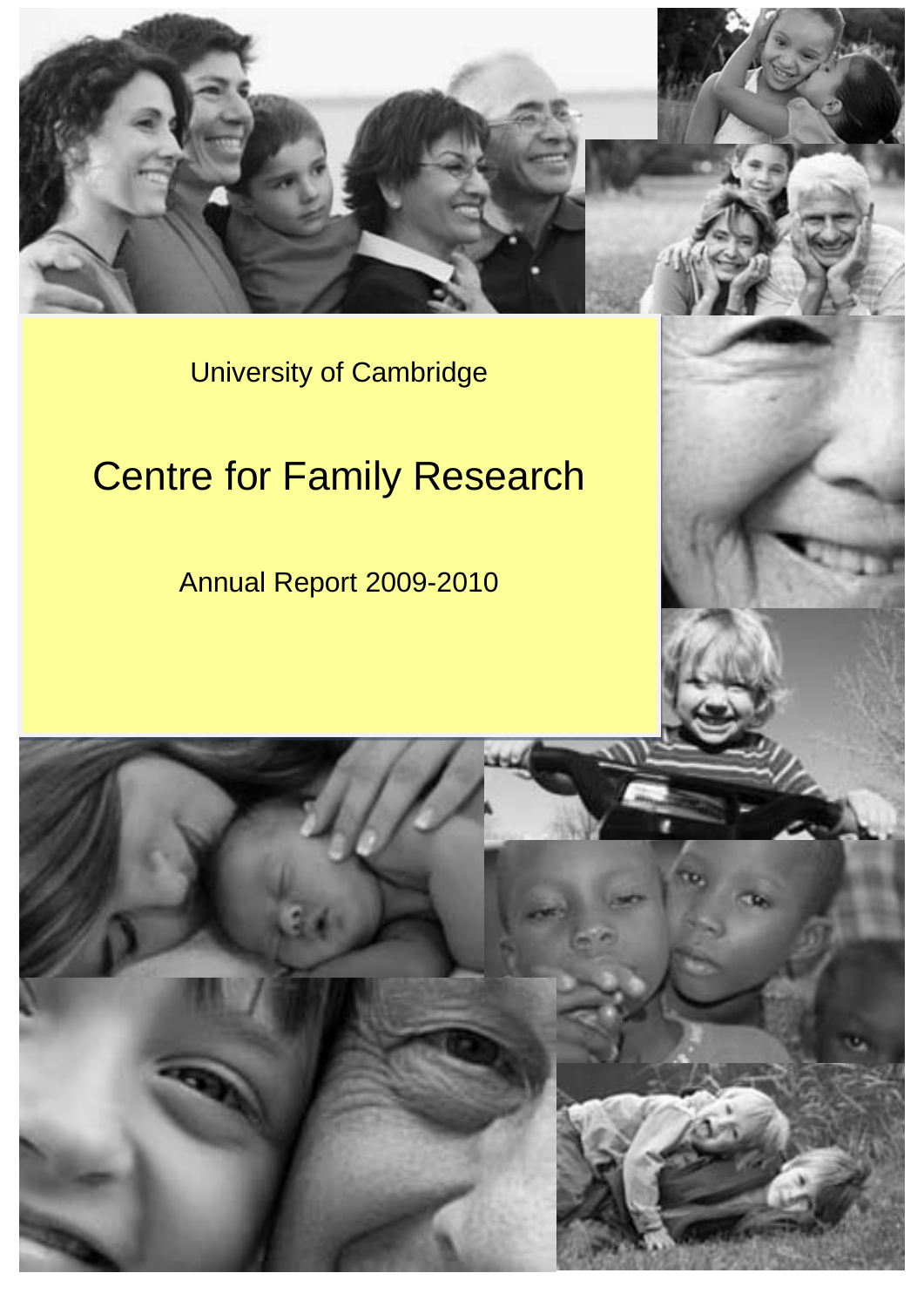# **Centre for Family Research**

# **Director of Centre**

Professor Susan Golombok

## **Deputy Director**

Helen Statham

#### **Reader**

Dr Claire Hughes

# **Research Associates**

Dr Rosie Ensor

Dr Gail Ewing

Dr Tabitha Freeman

Dr Vasanti Jadva

Dr Claire Snowdon

# **Research Assistants**

Lauren Allen

Lucy Blake

Polly Casey

Zeynep Gurtin-Broadbent

Sarah Jennings

Alex Marks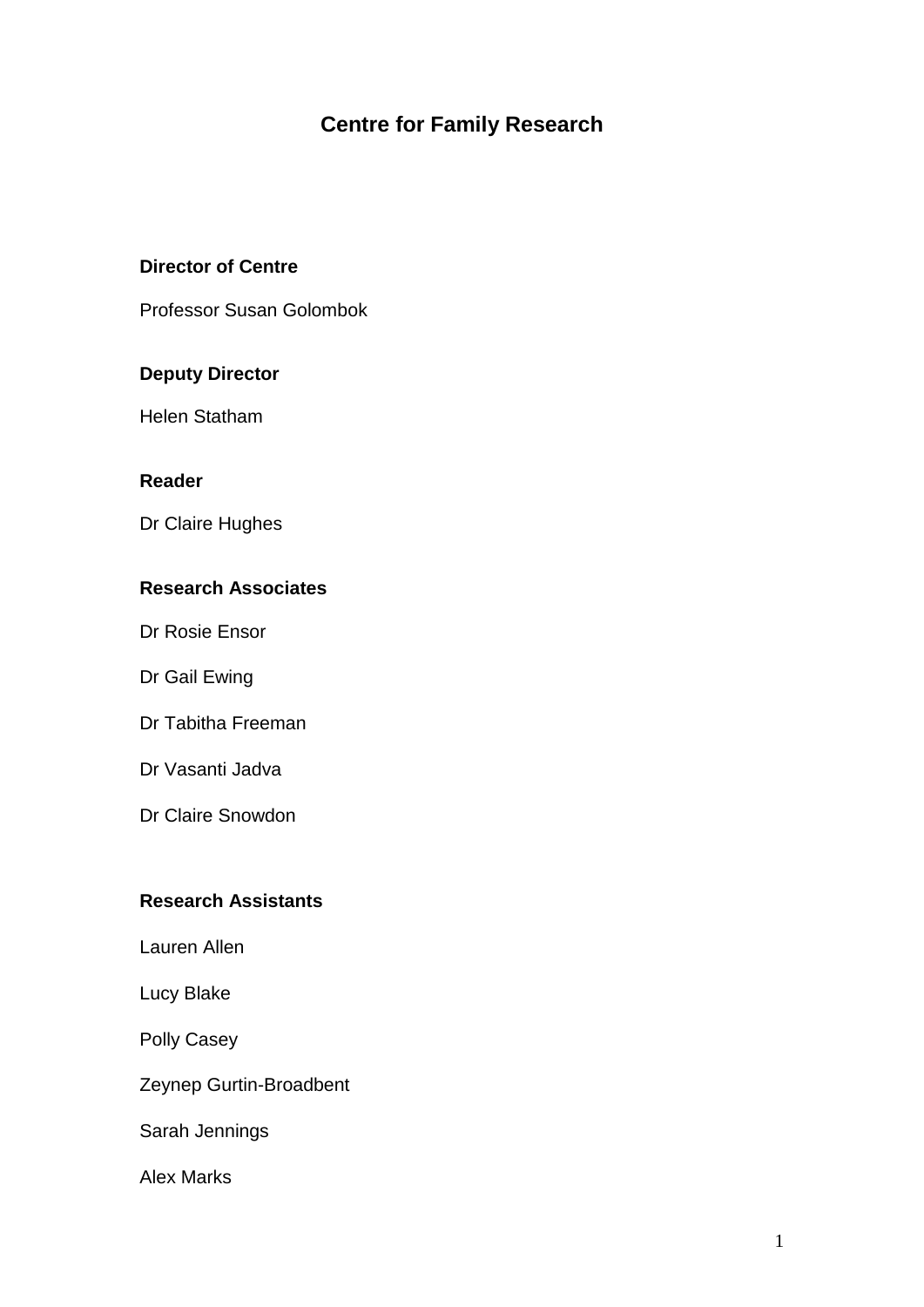Laura Mellish

Jenny Readings

#### **PhD Students**

- John Appleby
- Lucy Blake
- Polly Casey
- Irenee Daly
- Rory Devine
- Nao Fujita
- Susanna Graham
- Zeynep Gurtin-Broadbent
- Martha Hart
- Humera Iqbal
- Tamara Kayali
- Alex Marks
- Gabriella Petrut
- Jenny Prüfe

#### **Emeritus Professor**

Professor Martin Richards

# **Distinguished Associates**

- Professor Judy Dunn
- Professor Sir Michael Rutter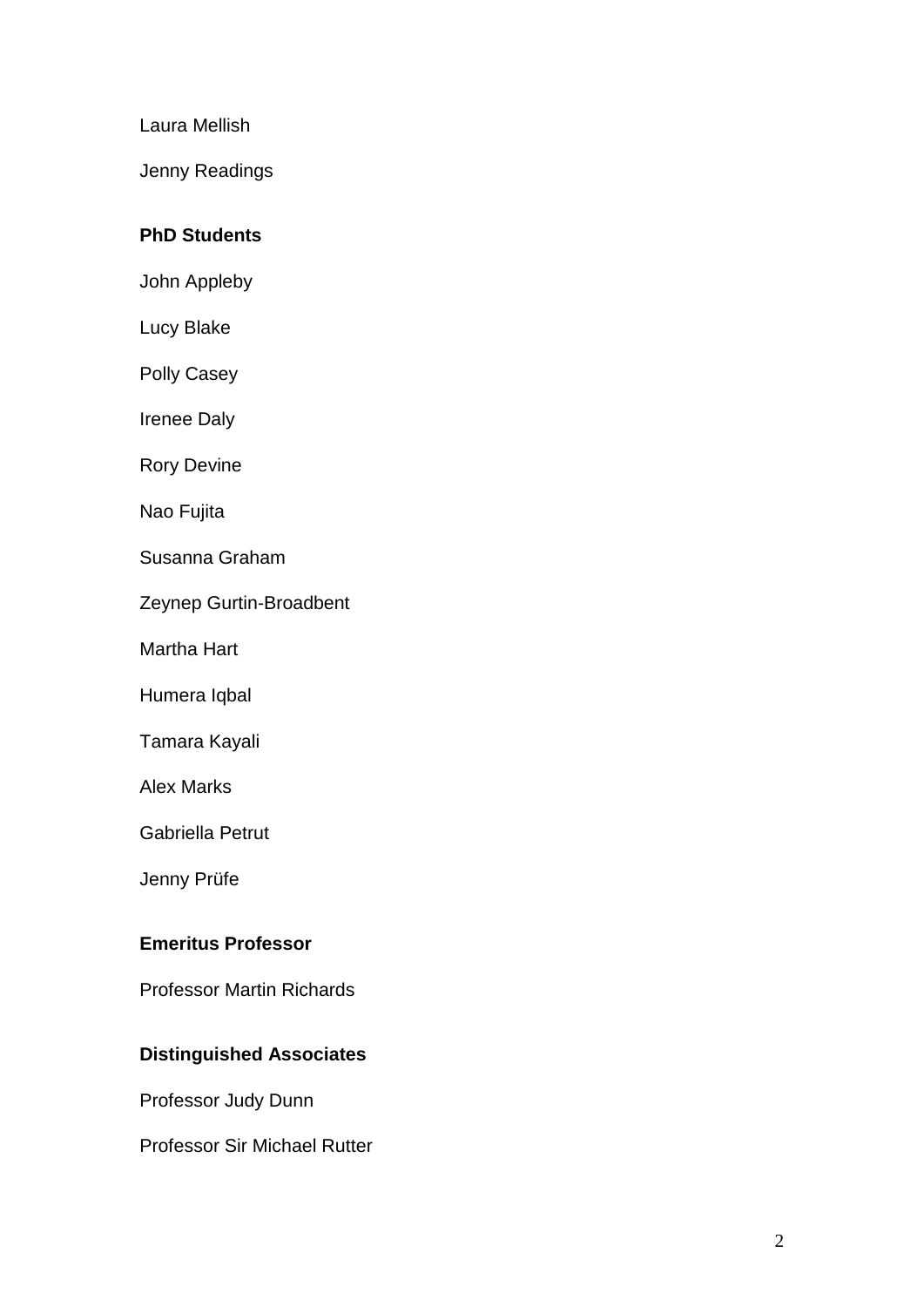# **Administrator and PA to the Director**

Abby Scott

# **Administrative Assistant**

Hita Hirons

#### **Management Committee**

Chair: Sarah Squire (President, Hughes Hall)

Mary Griffin (Secretary)

Professor Judy Dunn (Social, Genetic and Developmental Psychiatry Centre, Institute of Psychiatry, London)

Professor Susan Golombok (Director)

Professor Michael Lamb (Faculty of Social and Political Sciences)

Mavis MacLean (Centre for Family Law and Policy, University of Oxford)

Professor Jacqueline Scott (Faculty of Social and Political Sciences)

Helen Statham (Deputy Director)

Dr Darin Weinberg (Faculty of Social and Political Sciences)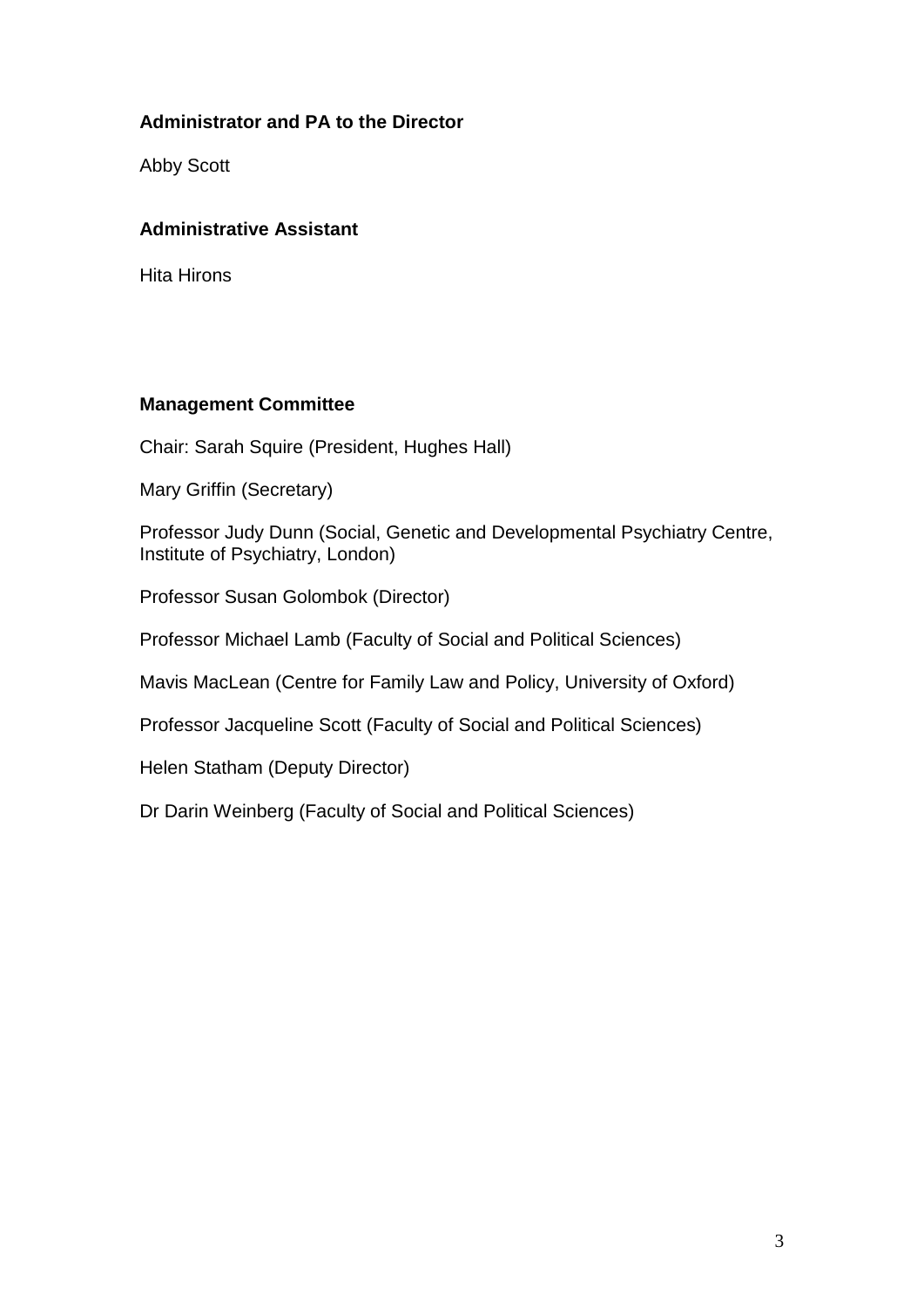This academic year got off to a bright start with the launch party at Pembroke College for our Wellcome Trust Enhancement Award in biomedical ethics entitled "Bioethics, assisted reproduction and the family". This was held jointly with the Department of History and Philosophy of Science to launch their Wellcome Trust Strategic Award in the history of medicine. Both projects focus on assisted reproduction and are based in Free School Lane which will facilitate collaboration and cross-fertilisation between the two groups over the next 5 years. We were delighted that Liz Shaw and Jacob Leveridge from the Trust were able to join us at the party. The highlight of the year for this project was a two-day workshop in September on reproductive donation, i.e. gamete donation (the donation of sperm, eggs and embryos) and surrogacy (the donation of the body for reproductive purposes), that brought together leading bioethicists and researchers from around the world to discuss the impact of reproductive donation on the family. The workshop has produced a book entitled "Reproductive Donation: Bioethics, policy and practice" to be published by Cambridge University Press.

A pleasing development over the past year has been spontaneous collaboration between the three research groupings of the Centre. The bioethics project is a joint venture between the Non-traditional Families team and the Genetics, Health and Families team. A further collaborative project carried out by these two teams, particularly by Helen Statham and Sarah Jennings, was a study of the school experiences of children with lesbian and gay parents commissioned by Stonewall. This produced a report, available to all schools in the UK, with recommendations from the children themselves on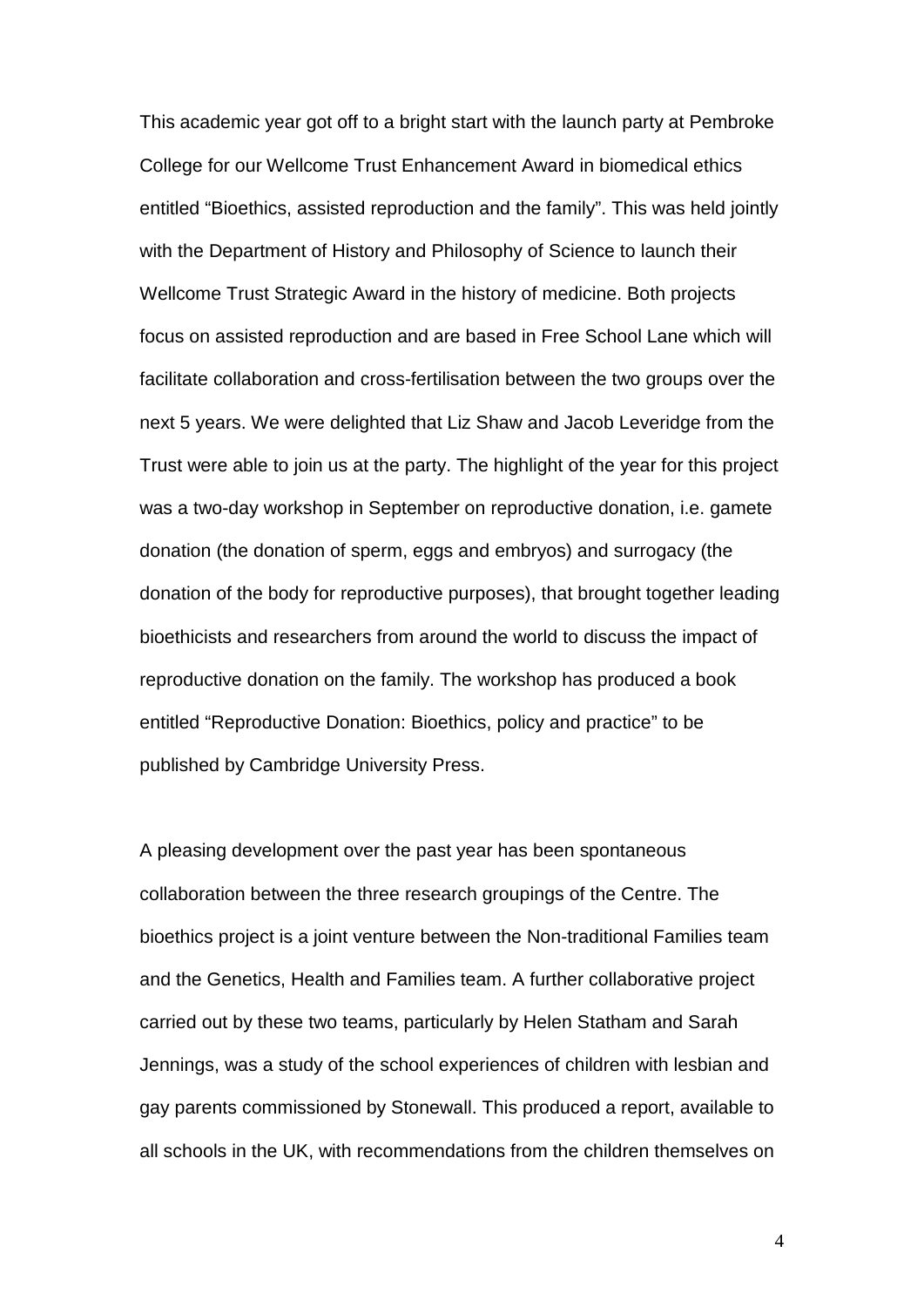how schools could deal with this issue in a more sensitive way. There has also been increasing synergy between the Children's Social and Cognitive Development team and the Non-traditional Families team with respect to research methodologies and the study of child development across different ethnic and cultural groups.

The Centre for Family Research Seminar Series featured a fascinating set of speakers from a range of disciplinary backgrounds including Sociology, Psychology, Social Anthropology, Philosophy, Bioethics and Law. Not only do we aim to include researchers from both within and external to the Centre but also at different stages of their career. This latter aim was met this year with two PhD students and an Emeritus Professor on our list of speakers. Our seminar topics were "Family and kinship in a genetic era" Professor Martin Richards, Centre for Family Research; "Memory Research in Autism: Past Achievements and Prospects for the Future" Professor Dermot Bowler, City University, London; "The Dunedin New Zealand Longitudinal Study: Is psychiatric disorder in early life a preventable cause of disease in late life?" Professor Terrie Moffitt, Institute of Psychiatry, London; "Bioethics and fatherhood: sketching the issues" Dr Jon Ives, University of Birmingham; "Young siblings' prosocial behaviour and their success with peers", Alex Marks, Centre for Family Research; "Love-Arranged-Forced": British South-Asian Marriage in the UK" Dr Perveez Mody, Department of Social Anthropology, Cambridge; "The impact of couple relationship breakdown on adults and children: Key findings from an extensive literature review" Dr Lester Coleman, One Plus One, London; "Parenthood - whose right is it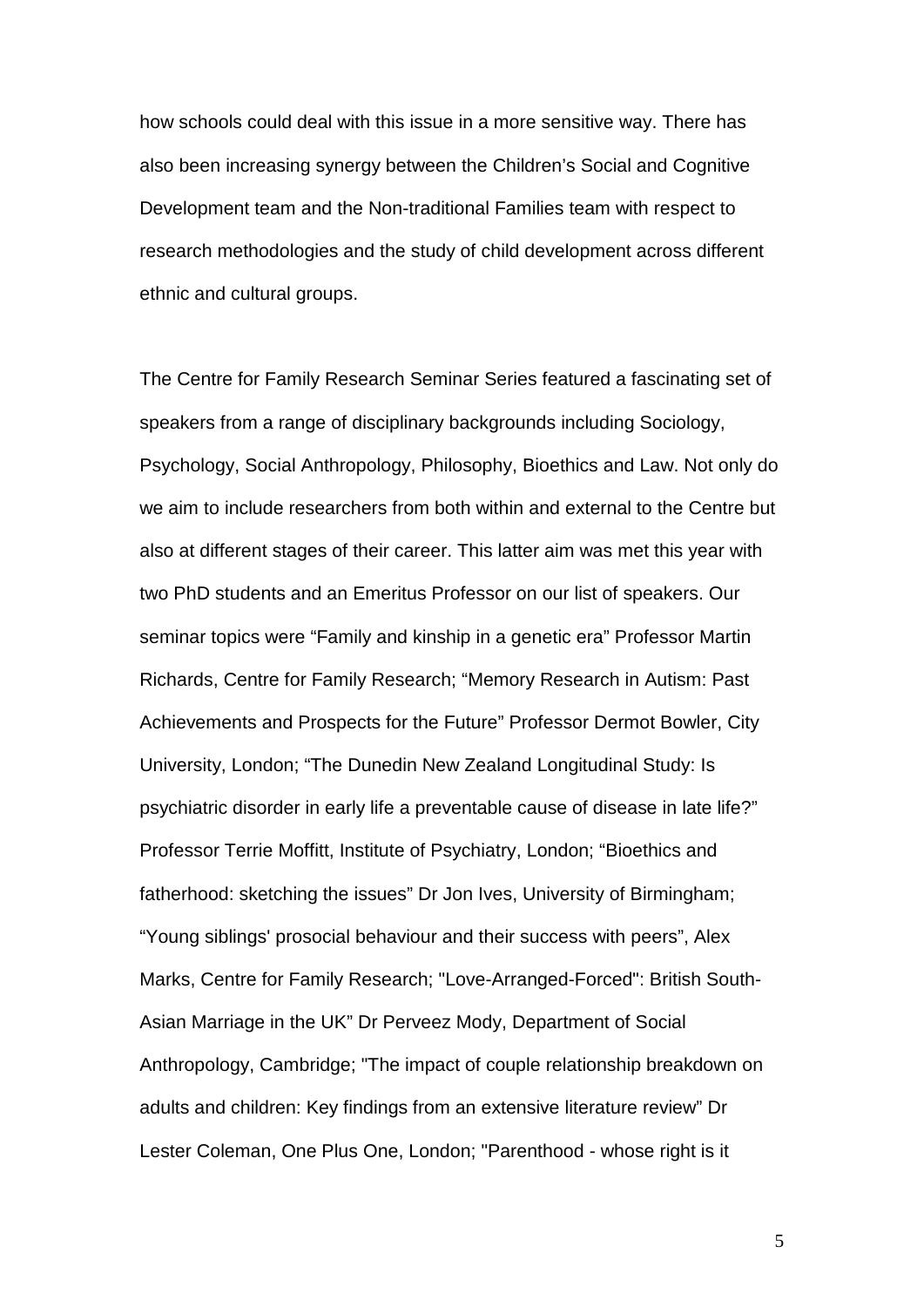anyway?" Dr Anja Karnein, Goethe-Universität, Frankfurt; "Lesbian and Gay Parenting and European Human Rights Law: When will France catch up with the UK?" Professor Robert Wintemute, King's College, London; "Migration, multiculturalism and acculturation: Indian diaspora in the UK" Professor Ravinder Barn, Royal Holloway College, London; and "Family-based affirmative action? Lesbian and gay families' communication strategies at school" Marcin Smietana, University of Barcelona. We are most grateful to Lucy Blake for her tireless efforts in organising this highly popular seminar series.

Our *ad hoc* methodology workshops continued this year with a workshop on empirical bioethics presented by Dr Jon Ives from the University of Birmingham. This interactive workshop was designed as an introduction to the motivations behind, and methods of, empirical bioethics and proved to be extremely relevant for all of those working on the bioethics project. Professor Barbara Maughan from the Institute of Psychiatry led an illuminating workshop on investigator-based interviewing that was much appreciated by members of the Centre who are involved in this style of interviewing. In addition, Dr Rosie Ensor ran a training workshop on the coding of observational data of motherchild interaction that was enormously helpful to those who were new to this approach to data analysis. Several of us also attended the workshops on statistical modelling held by the Psychometrics Centre. As before, we have been involved in lecturing to and supervising students both on the undergraduate Politics, Psychology and Sociology (PPS) Tripos and on the MPhil in Social and Developmental Psychology.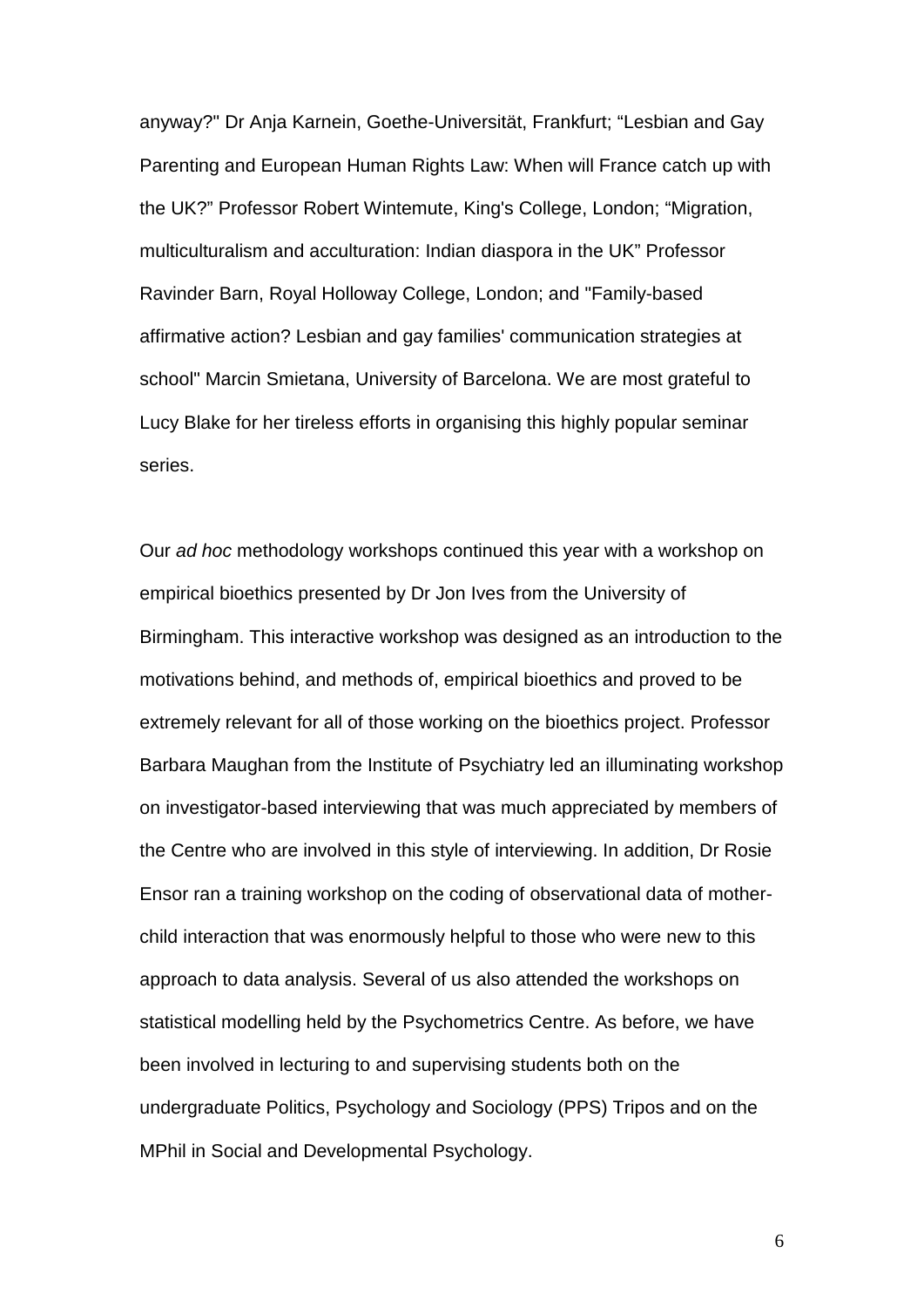Visiting Scholars this year were Professor Ravinder Barn from Royal Holloway College, London who was working on parenting in ethnic minority families and Marcin Smietana whose research focuses on gay father families. Zimran Samuel, a barrister with an interest in adoption by same-sex parents, also spent time at the Centre this year. On the run up to the general election we were visited by politicians and lobbyists including David Willetts, Minister for Universities and Skills, who at that time was concerned with family policy, and Phillip Blond, Director of the think-tank ResPublica.

The social life of the Centre took a new turn this year with the inauguration of CFR Film Night, a termly event where we watch a film about family life in the comfort of Newnham College MCR. The first film of the season was "Central Station", a Brazilian film about a young boy's search for his father, and the second was "The boys are coming home", an Australian film about a father's relationship with his sons.

This year we have had superb administrative support from Katie Earnshaw and Holly Barclay, both of whom helped us out on a temporary, part-time basis while writing up their PhDs. In June we were delighted to have Hita Hirons join the centre on a more long-term basis as an Administrative Assistant. Very special thanks are due to Abby and Hita for the incredible flair and efficiency with which they organised the Bioethics workshop in September.

Professor Susan Golombok, Director, 1<sup>st</sup> November 2010.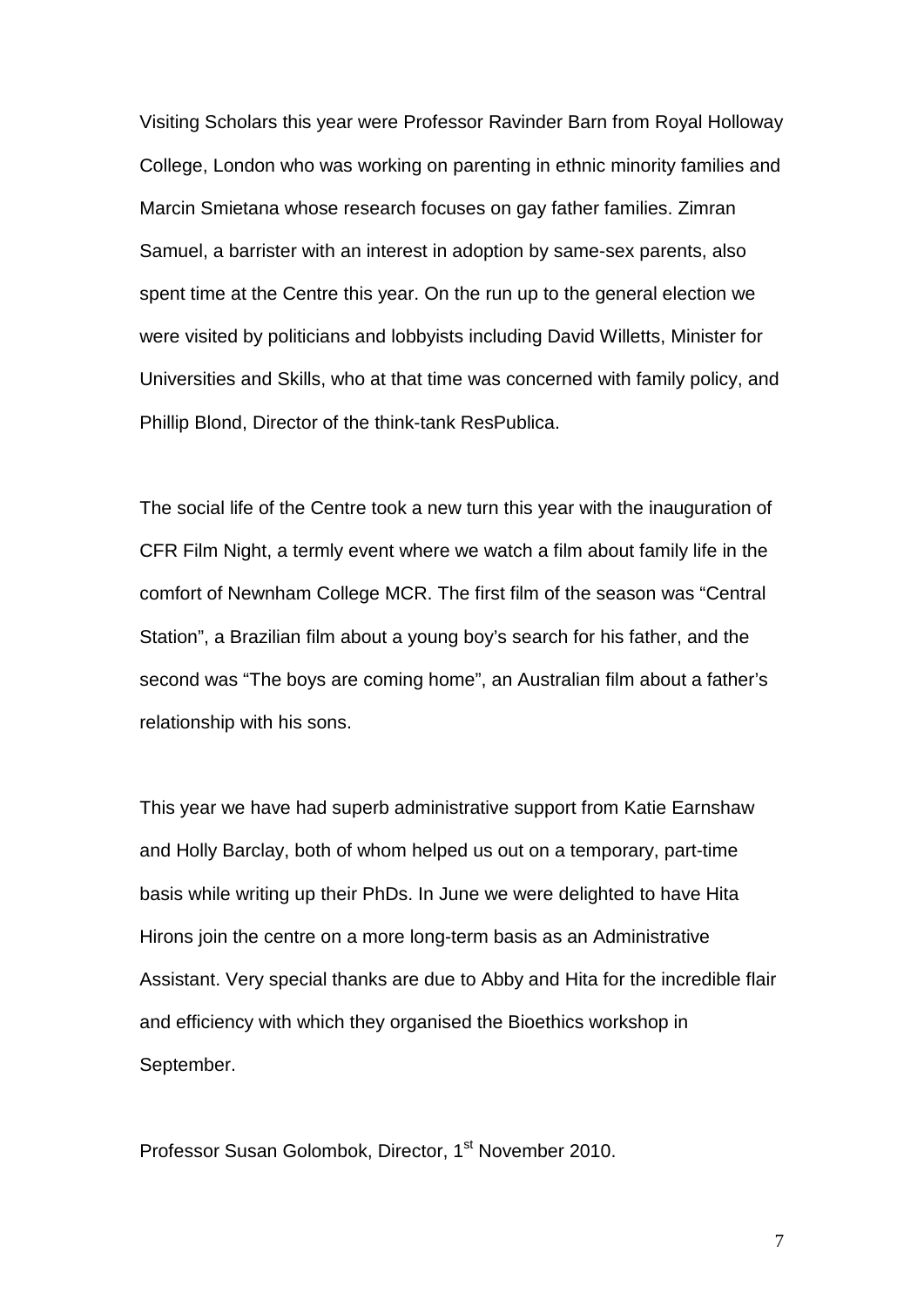# **Non-traditional Families Research Team Professor Susan Golombok**

After a long history of research on children in lesbian mother families, in October we began our first study of gay father families. This became possible through an ESRC grant awarded to Susan Golombok and Michael Lamb. The study will be one of the first in the world to study the development of children raised by two fathers and is particularly timely in the UK given the recent rise in the number of gay men who are adopting children and the recent change in the law that allows gay men to become the legal parents of children born through surrogacy. Sarah Jennings, a graduate of the Faculty, and Laura Mellish, who returned to the Centre in July after completing her Psychology degree, have been making excellent progress with the study, liaising with the British Association of Adoption and Fostering (BAAF), New Family Social (a support group for gay and lesbian parents) as well as local authorities and adoption agencies up and down the country. Data collection with the families began in July and is expected to continue for the next 15 -18 months.

Our longitudinal study of assisted reproduction families is also progressing well, with the fifth and final phase of data collection almost complete. Much of the year has been spend in the coding and analysis of data and writing papers from the fourth phase of the study when the children were aged 7. We have also given a number of presentations on the findings of the study. Dr Vasanti Jadva, who returned from maternity leave in January, gave a paper at an ESRC Workshop on Psychology and Education in Bangalore, India and at the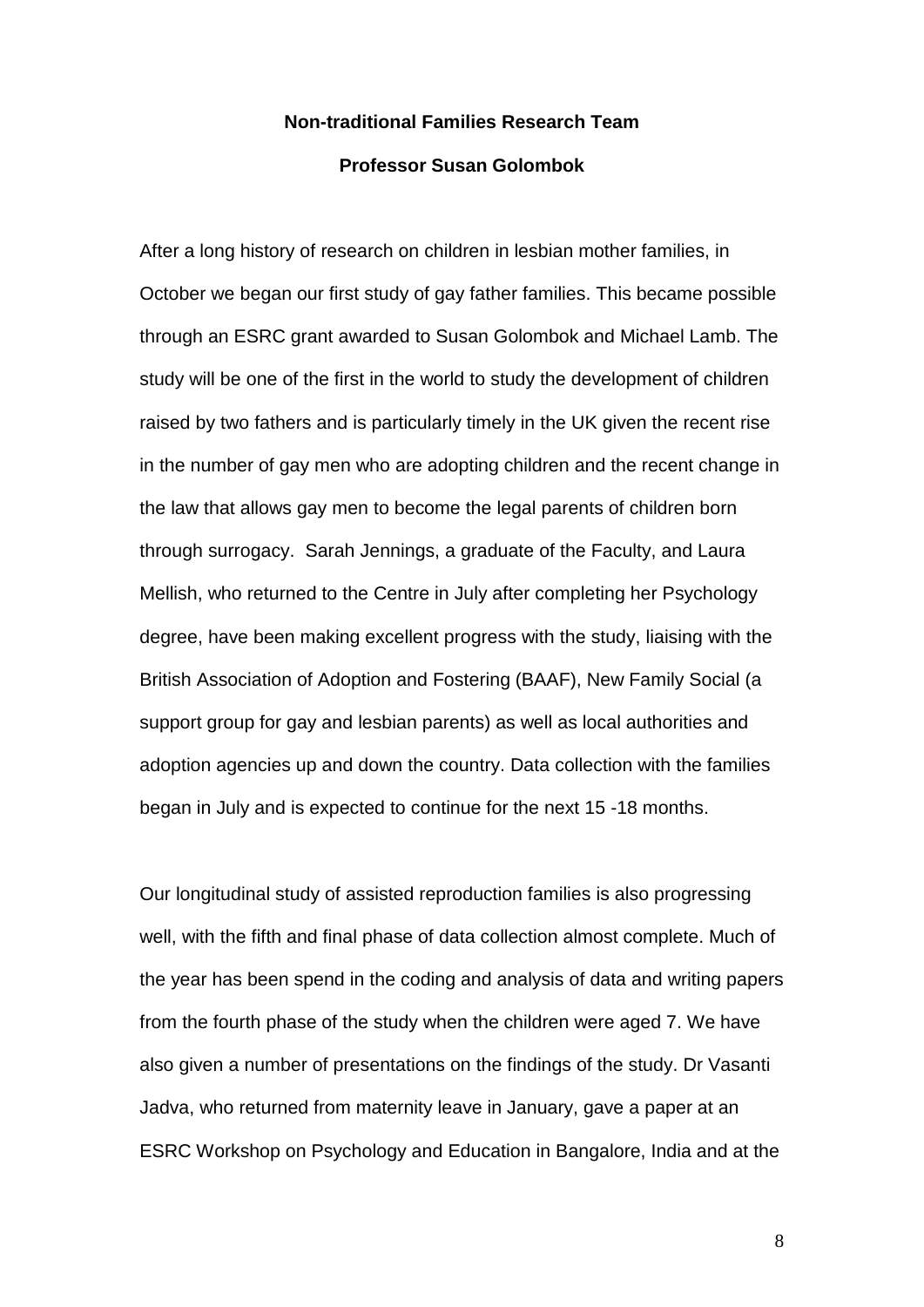International Gestational Surrogacy Conference in Taiwan. Lucy Blake gave papers in Cambridge at the Cambridge Interdisciplinary Reproductive Forum and at the Social & Developmental Psychology Seminar Series, and in Edinburgh at the CRFR International Conference on Changing Families in a Changing World. Polly Casey presented the findings of her PhD research in Cambridge at the Darwin Science Seminar Series and at the PPSIS Graduate Seminar Series. We were sorry to say farewell in September to Jenny Readings who has been a research assistant on this project since 2007. Jenny has decided to pursue a career in clinical psychology and we wish her every success in the future.

Another new grant this year was obtained from the London Women's Clinic to conduct a study of egg-sharing (whereby women donate their eggs to other women in exchange for reduced-cost fertility treatment). This exciting new project, being carried out by Zeynep Gurtin-Broadbent, is exploring the experiences of women who have taken part in egg-sharing either as recipients or as donors. Zeynep has given seminars on this research to the Policy, Ethics and Life Sciences Research Centre in Newcastle, at the Fondation Brocher in Geneva, and has written a review paper for discussion as part of the Human Fertilisation and Embryology's review of donation policies. Dr Tabitha Freeman, also working in the field of assisted reproduction, returned from maternity leave in January and has been writing up the findings of her Nuffield Foundation study of adolescents conceived by donor insemination.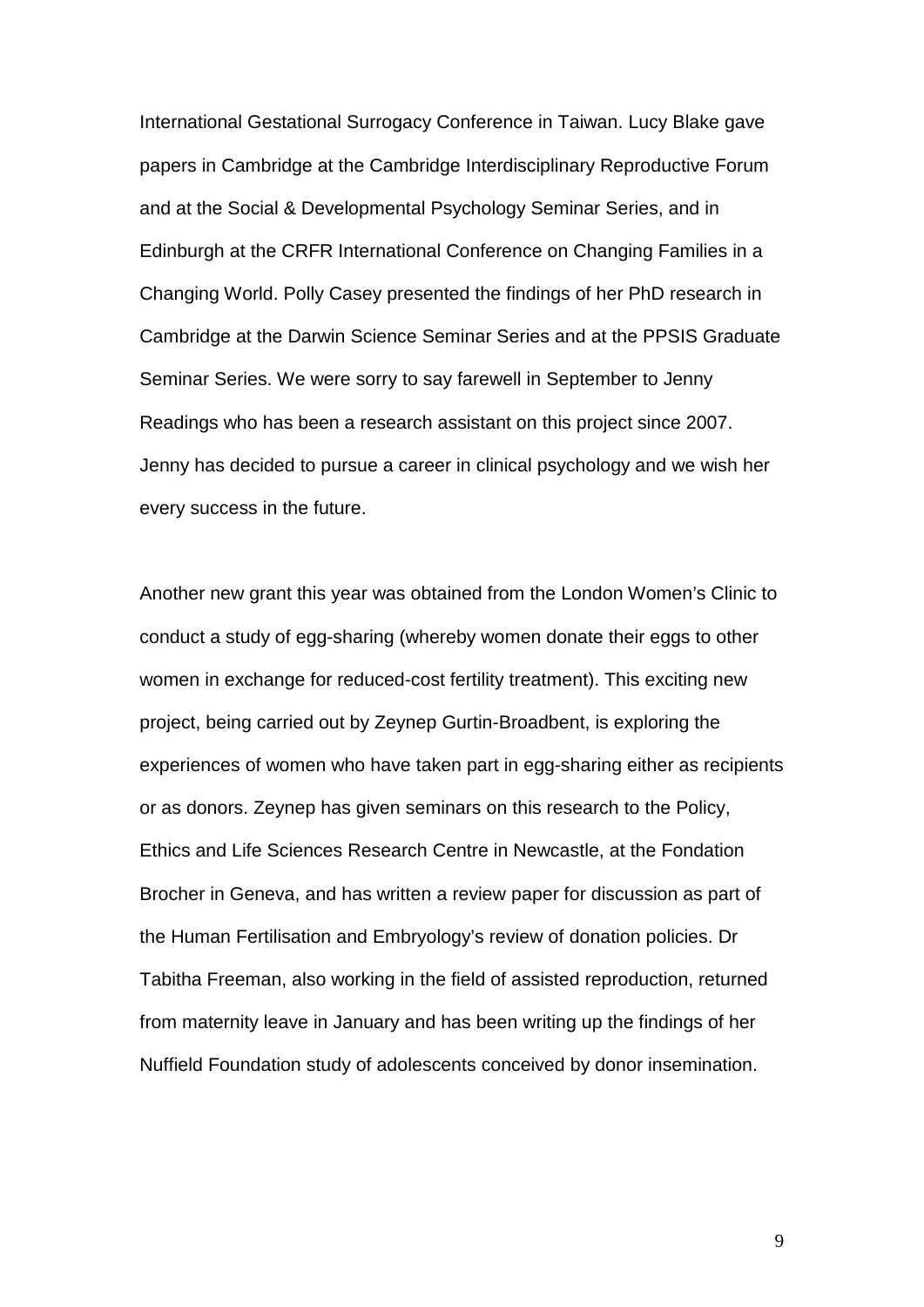Humera Iqbal has been busy liaising with primary schools across London and interviewing mothers and children for her PhD research on parenting and child development in British South Asian families. Susanna Graham and John Appleby took up their PhD studentships on the bioethics project in October. Susanna is exploring the experiences and ethical decision-making of single women embarking upon motherhood through the use of donor sperm. John is approaching his PhD from a more philosophical perspective, examining the question "Should children be told that they are donor conceived?" He is also co-editor of the book on reproductive donation arising from the bioethics project.

Professor Susan Golombok gave a number of presentations this year including papers at the 3<sup>rd</sup> DVR Conference of Reproductive Biology and Medicine, Freiburg, Germany; the American Society of Reproductive Medicine Mental Health Group, New York; New School University, New York; UBS Bank, New York and London; Nuffield Council on Bioethics, London; Irving Institute for Clinical and Translational Research, Columbia University, New York; and Rensselaer Polytechnic Institute, New York. She also became a member of the Human Fertilisation and Embryology Authority Donation Policy Advisory Committee.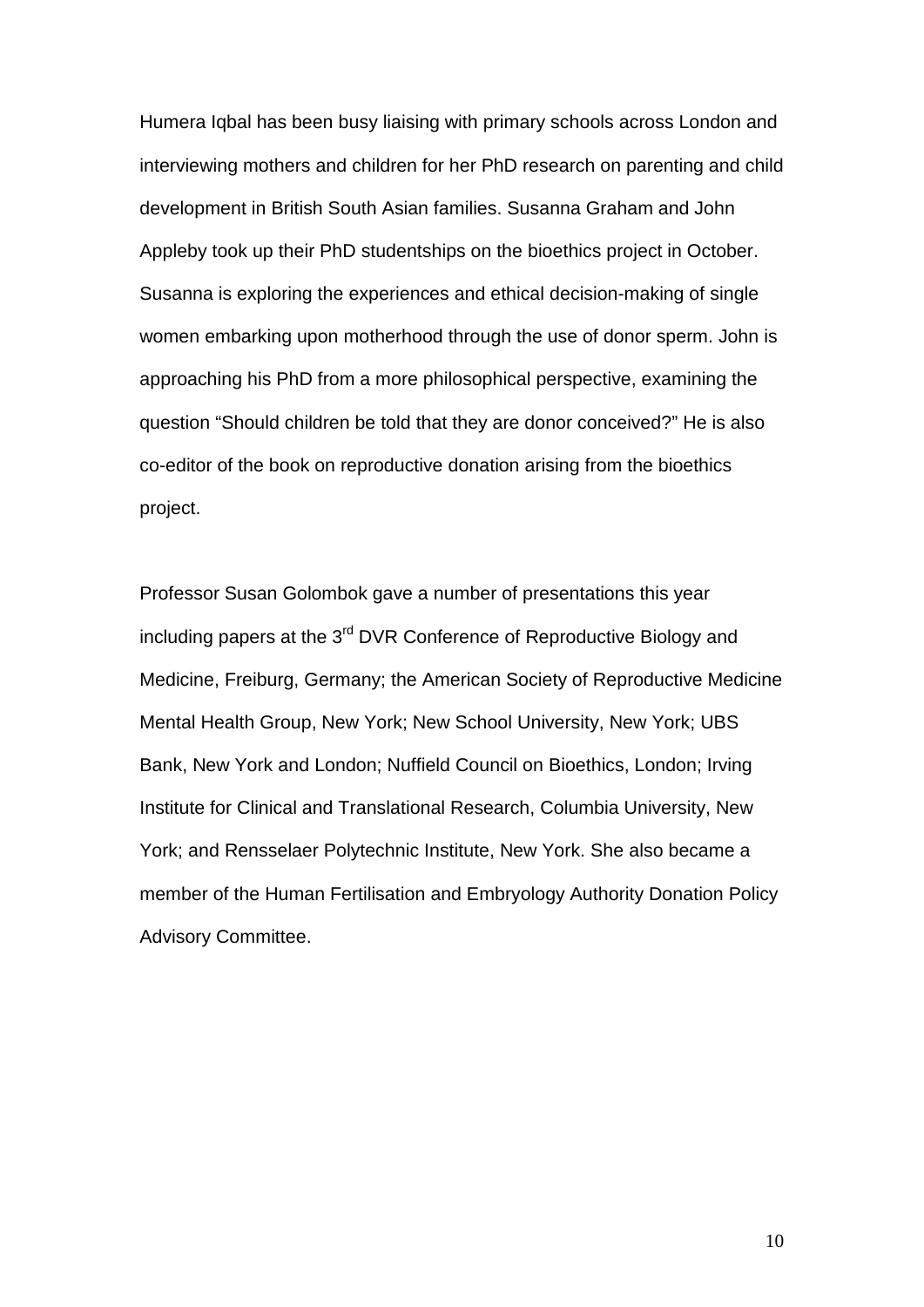# **Children's Social and Cognitive Development Research Team Dr Claire Hughes**

The year has been very productive in all sorts of ways so this report offers a welcome opportunity to heap praise upon several team members. First of all, warm congratulations go to Alex Marks who, shortly after announcing her engagement to her partner Carol, sailed through her PhD viva with flying colours. Alex's dedicated and methodical approach to writing up her thesis was an inspiration to the whole team, and certainly helped me to find the focus I needed to complete my book about the Toddlers Up study (entitled "Social Understanding, Social Lives" to be published as part of the Psychology Press series 'Essays in Developmental Psychology' in February 2011). Congratulations also go to Gabriela Petrut, who is now engaged to her partner Bogdan, and will soon be known as Gabriela Roman.

Second, the Toddlers Up study continued to be a rich mine for analyses of children's social and cognitive development. This is largely thanks to Dr Rosie Ensor, who has been a shining example of how to teach oneself modelfitting in Mplus, as well as a wonderful advisor to others in the Centre for Family Research who have embarked on the same journey to skilled modelfitting. As a result, our research team has been able to publish a series of longitudinal analyses that straddle children's transition to primary school and cover a diversity of topics including: (i) sibling relationships, and their significance for children's antisocial behaviour towards peers (ii) proximal and distal links between children's understanding of thoughts and beliefs and their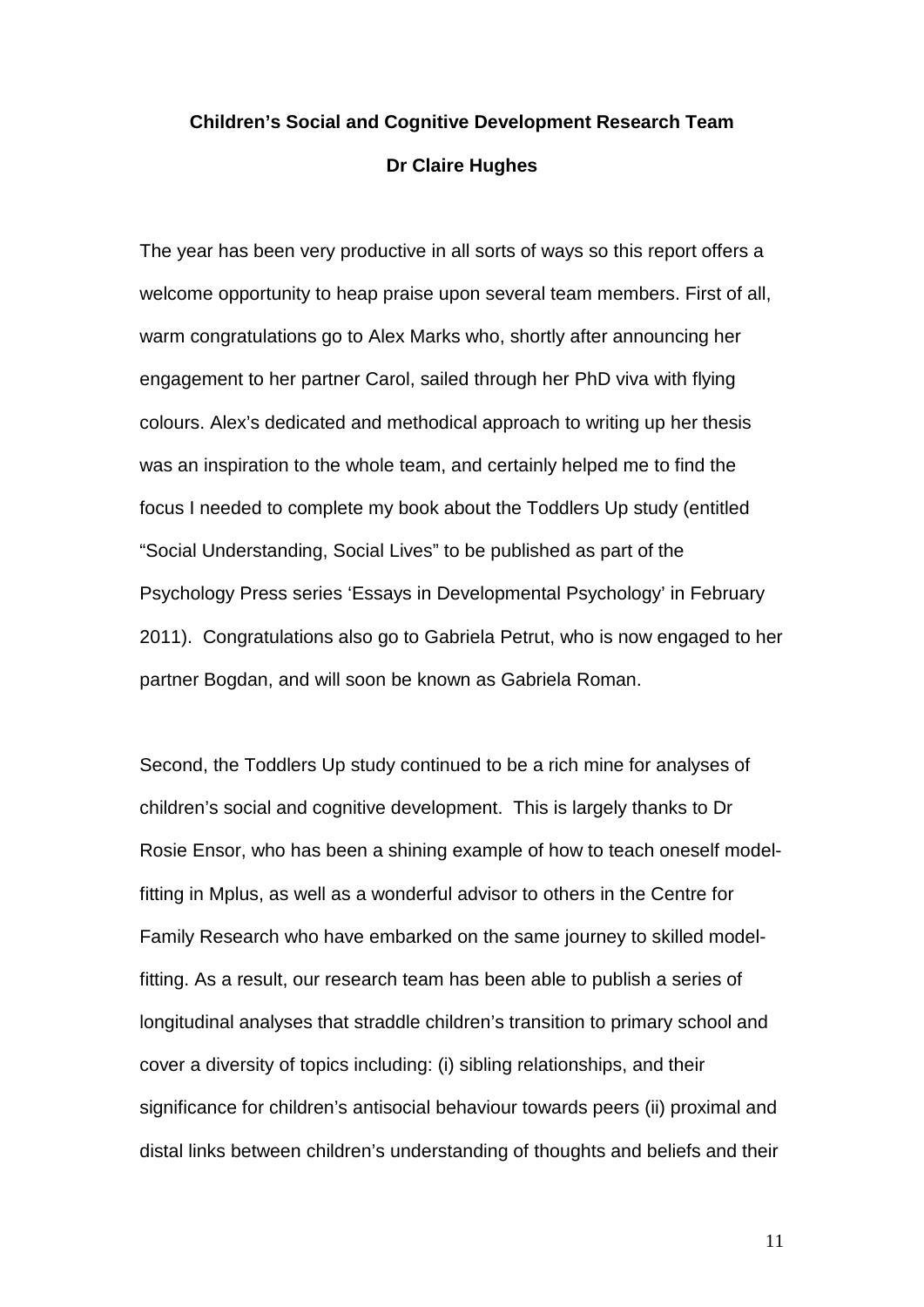talk to friends about mental states, and (iii) origins and consequences of variation in growth in children's executive functions. The papers reporting these findings have been accepted by leading journals, including the Journal of Child Psychology and Psychiatry, the Journal of Experimental Psychology and Developmental Neuropsychology, and presented at an ESRC Workshop on Psychology and Education in Bangalore, India and the Biennial Meeting of the International Society for Social and Behavioural Development, held in Zambia in July 2010; as well as at this year's meeting (in London) of the British Psychological Society Developmental Section.

This report is also an opportunity to welcome several 'new arrivals', including five new PhD students; two of whom (Rory Devine and Nao Fujita) joined in October 2009, and three (Adelle Pushparatnam, Naomi White and Keri Wong) in October 2010. Rory Devine has had a remarkably successful first year, in which he has developed and established an entertaining new measure for assessing individual differences in 'theory of mind' skills in older children and adolescents, using brief clips from Harold Lloyd's classic silent movie 'Safety Last'. Rory Devine has also been involved in another study of theory of mind and social success among children making the transition to secondary school; data-collection for this second study was conducted by two third year undergraduates; Sarah Scott and John Mills (who will shortly be starting a PhD at the Institute of Psychiatry in London). In addition, Rory Devine has joined the study of cross-cultural contrasts in theory-of-mind skills, and has used model fitting both to demonstrate the validity of these comparisons (i.e. latent factors show across-country measurement invariance) and to replicate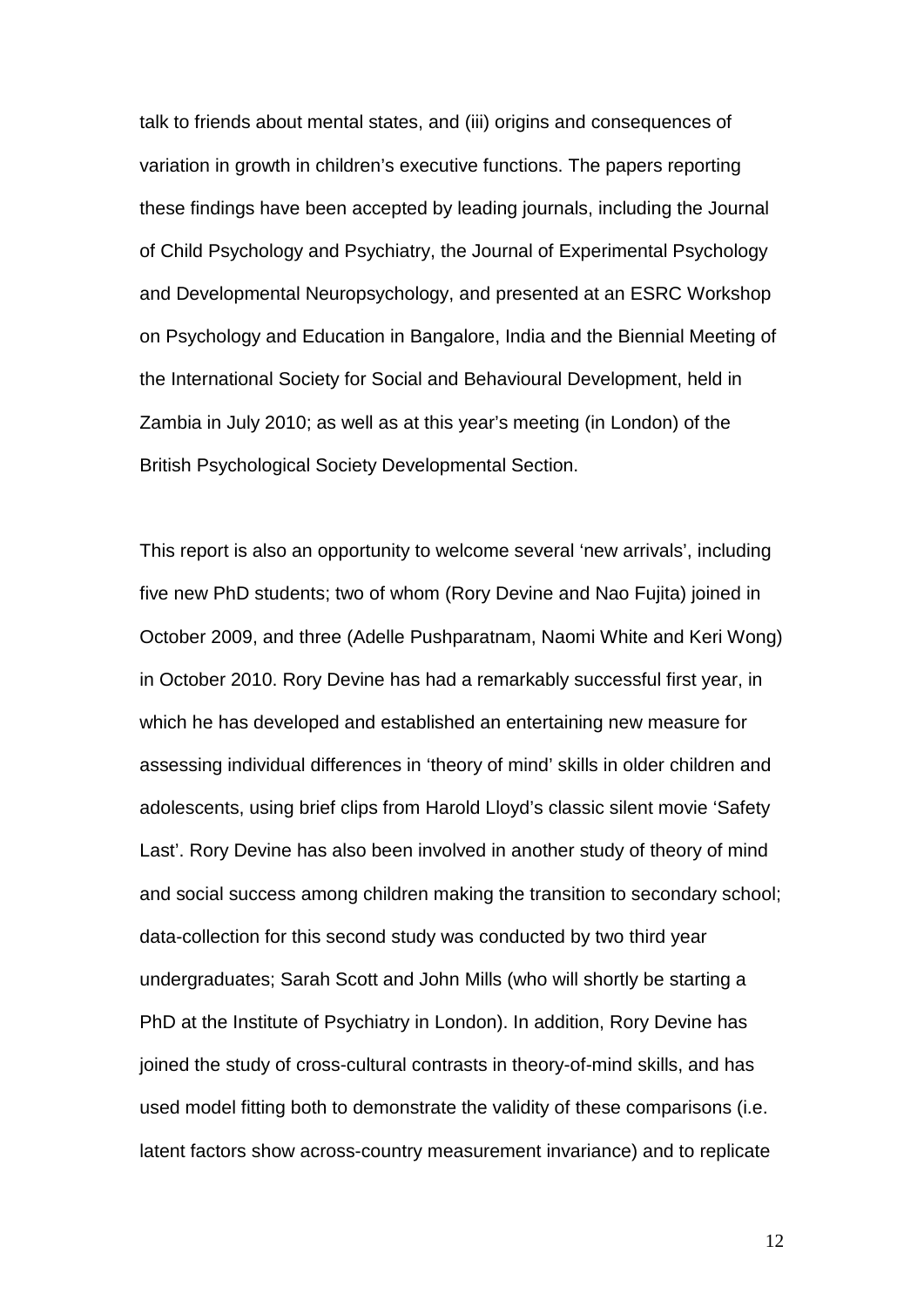earlier findings of relatively early development of theory-of-mind skills in British children, compared with either Italian or Japanese children. Others from the Centre for Family Research involved in this cross-cultural study include Dr Rosie Ensor and Lauren Allen (who completed her MPhil in July 2010), as well as the second of our new PhD students, Nao Fujita who helped with translating tasks into Japanese. Building on this work, Nao Fujita is currently working incredibly hard collecting data in Kyoto for her own Anglo-Japanese study, which includes direct assessments of key cultural constructs (e.g. attitudes to parenting) with an emphasis on specific social milestones in child development.

During the year, we have also had a hosted a few visiting scholars. For example, Ai Mizokawa, who is in the final year of her PhD at Kyoto University (working under the supervision of Professor Masuo Koyasu), came on a three-month visit at the start of 2010 and, thanks to the statistical support she received from Rory Devine, was able to return with a model of the data from Japanese children's responses to theory of mind tasks. This visit was also useful in enabling Nao Fujita to set up links with psychologists at Kyoto University that are likely to prove useful during her current fieldwork in Japan. Another visitor to the CFR this year was Dr Serena Lecce from the University of Pavia who came on a shorter trip to discuss her work on three different collaborative studies with Dr Claire Hughes. Next year we hope that the exchange will be two-way – to this end Rory Devine has been brushing up his **Italian!**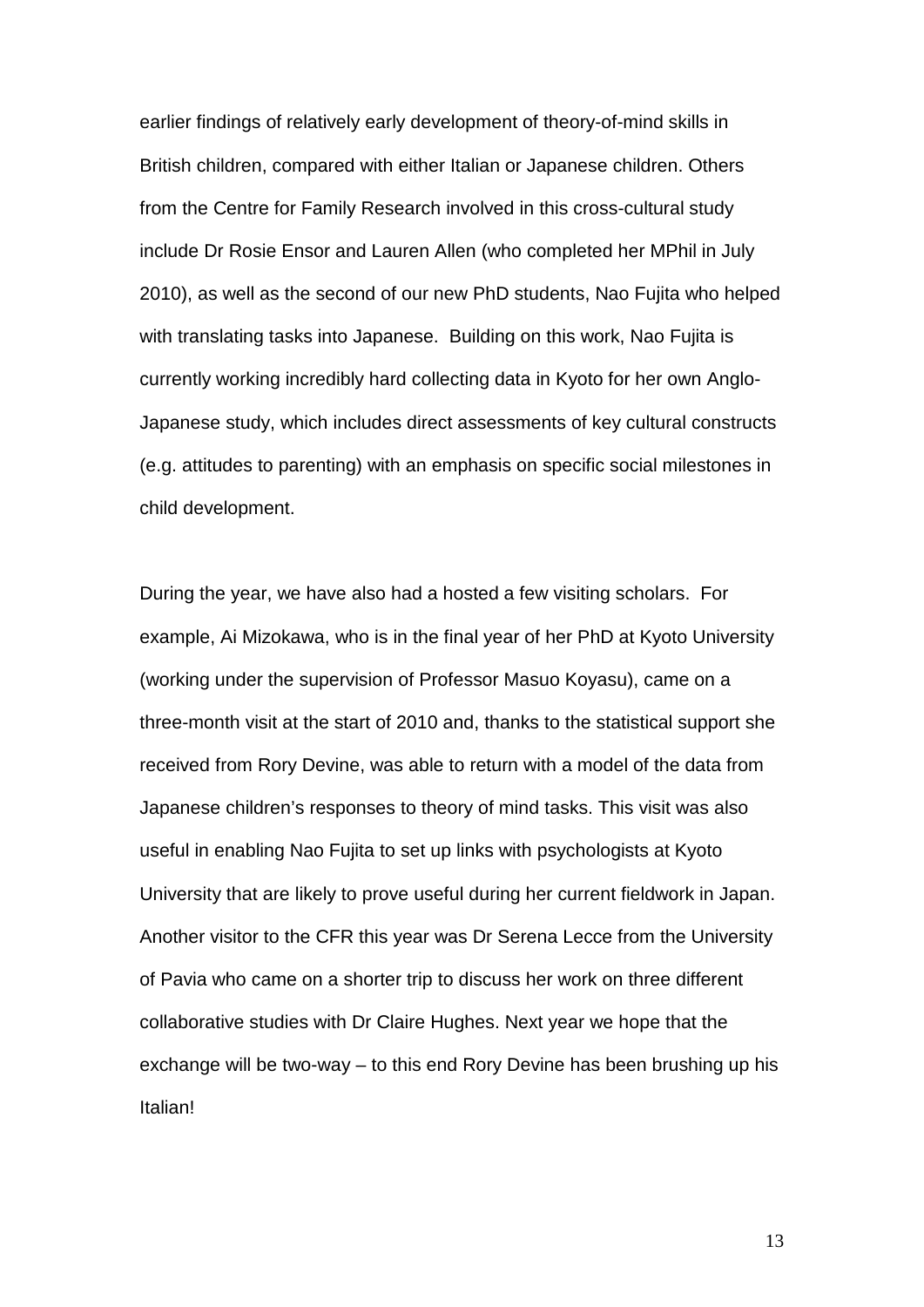One of our three most recent PhD students, Adelle Pushparatnam, actually arrived in Cambridge in October 2009, but a shortage of funding led to her taking the MPhil course in the first instance. This proved to be a very wise decision, because she graduated with the highest mark for her year and consequently gained a domestic scholarship to progress on to a PhD. Although distinctive in its focus on autism (rather than typical development), Adelle Pushparatnam's proposed PhD research complements the other PhD studies in this group. In particular, the plan is to administer the Silent Movies task to children with Autism growing up in the West and in the developing world (specifically, Malaysia and India). Adding to this venture, Gabriela Petrut, Serena Lecce and Ai Mizokawa are planning to administer the Silent Movies task to typically developing children in Romania, Italy and Japan. As a result, we should shortly be able to follow up our cross-cultural comparison of social understanding in 5- to 6-year-olds with a second study involving a new measure of social understanding in older children. Naomi White and Keri Wong, our other two new members, arrived in Cambridge just a month ago, and so have yet to develop clear plans for their PhD research – although both are hoping to work on the Toddlers Up study. I'd like to take this opportunity to extend a warm welcome to both of them.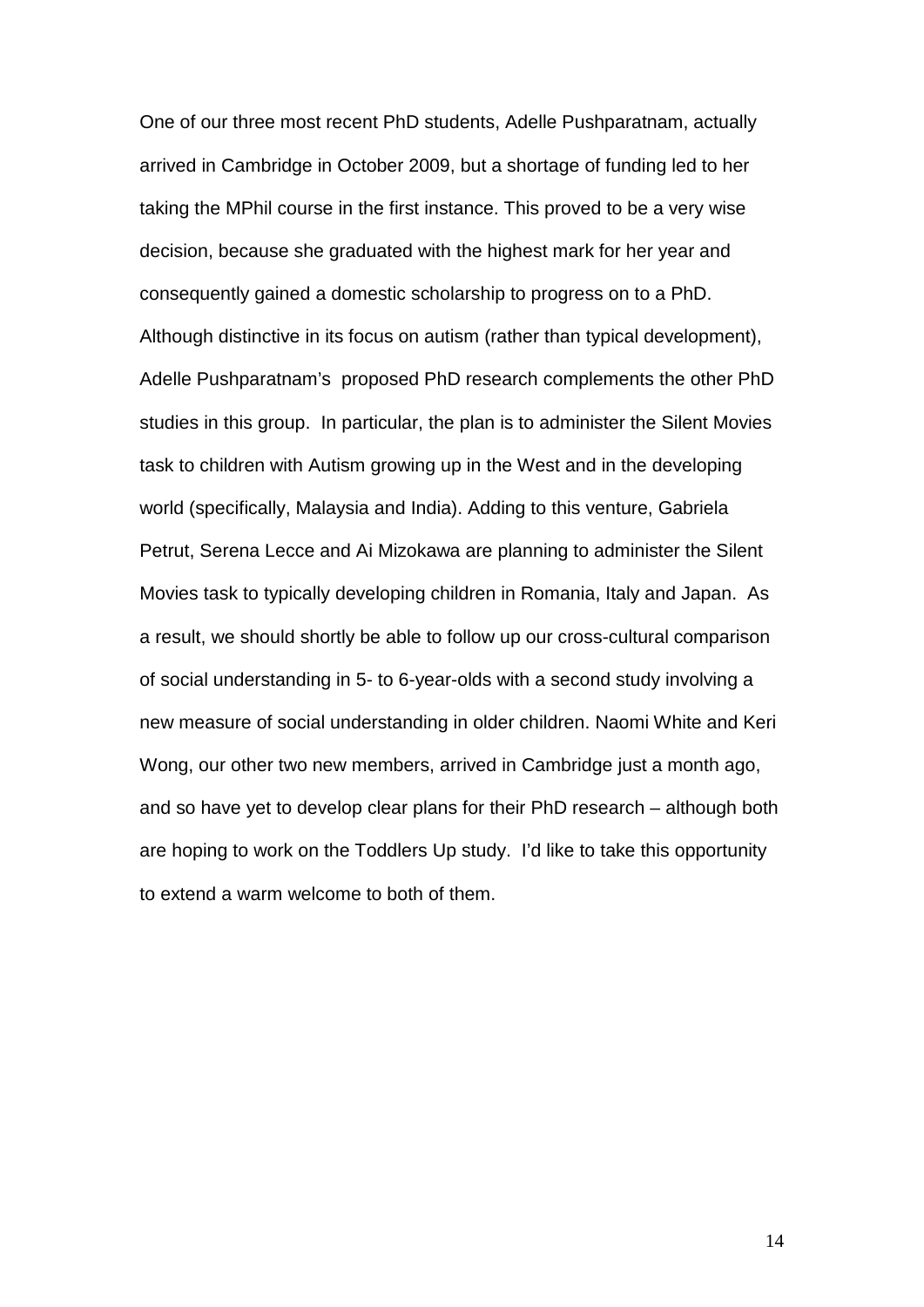# **Genetics, Health and Families Research Team Helen Statham**

During the past year, there has been a continuation of the work traditionally carried out by those of us who see ourselves as primarily within the Genetics, Health and Families grouping of the Centre, but there has also been an increasing amount of what we might call 'crossing boundaries'. This is in part because of the involvement of some of us (Irenee Daly, Professor Martin Richards and Helen Statham) in the Wellcome Trust funded programme of work on the bioethics of new family forms and also because Helen Statham worked specifically on a joint project on the school experiences of children with lesbian and gay parents with the Non-traditional Families Research Team. Another link is through the focus on ethics. As the Centre reflects increasingly on bio-ethical issues arising from the use of new reproductive technologies, the Genetics, Health and Families group focus increasingly on research ethics.

The empirical work undertaken addresses the most sensitive aspects of family life, embracing end of life care (Dr Gail Ewing), living kidney donation (Jenny Prufe), genetic disorders (Professor Martin Richards and Helen Statham), decision-making about pregnancy (Irenee Daly), perinatal bereavement (Claire Snowdon and Helen Statham) and late termination of pregnancy (Helen Statham). It is not surprising, therefore, that consideration of the ethical issues that arise from undertaking such research is a key part of the research itself. As a result we have within the Centre a wealth of experience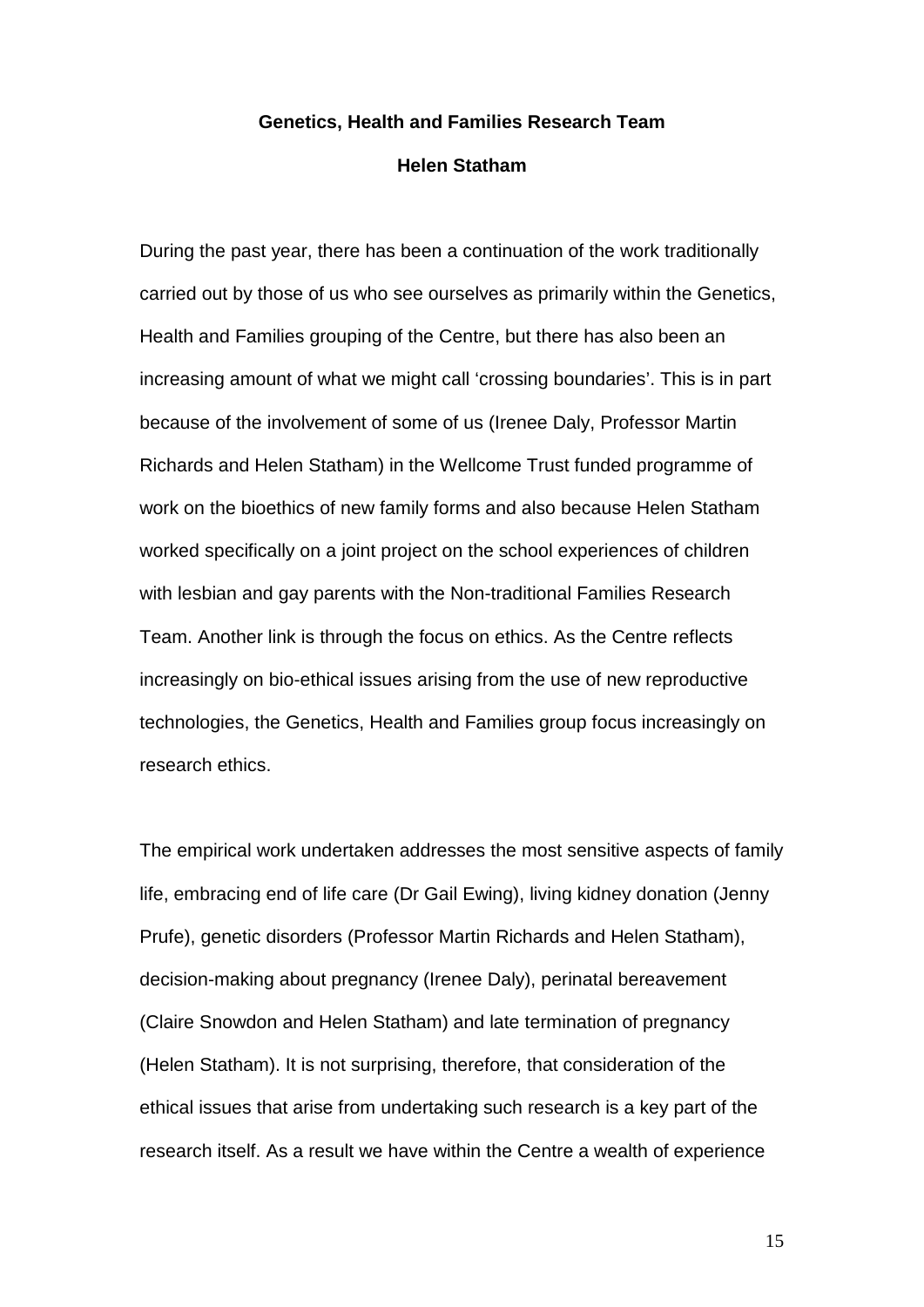on research design and practice that we can share – for example, relating to the sensitive recruitment of participants to studies and research design so that studies meet the increasingly strict criteria laid down by NHS Research Ethics Committees. At times it feels that an important aspect of our work is to challenge the presumptions and preconceptions about what individuals will find acceptable and unacceptable areas of research in order to ensure that those individuals are given the opportunity to express their views.

So what has this meant in practice? Perhaps the least contentious research is the immensely topical study by Irenee on 'family planning' but family planning in the context of how professional women come to defer childbearing and whether they are aware of age-related decline in fertility. The implications are both bioethical and technological with the likelihood of women becoming increasingly dependent on assisted reproduction with its stresses, failures and costs – all of which Irenee has addressed in debates and presentations.

As in previous years, research on pregnancy and childbirth has concentrated on the negative outcomes, in particular when babies die. Dr Claire Snowdon has explored this via the BRACELET Study which considers issues raised when babies die when they have been part of neonatal intensive care trials. So far this has involved interviews with trialists, academics and clinicians. Interviews with bereaved parents will commence in the coming months after considerable effort to obtain the relevant permissions to approach the parents. Helen Statham's work also includes both practitioners and parents and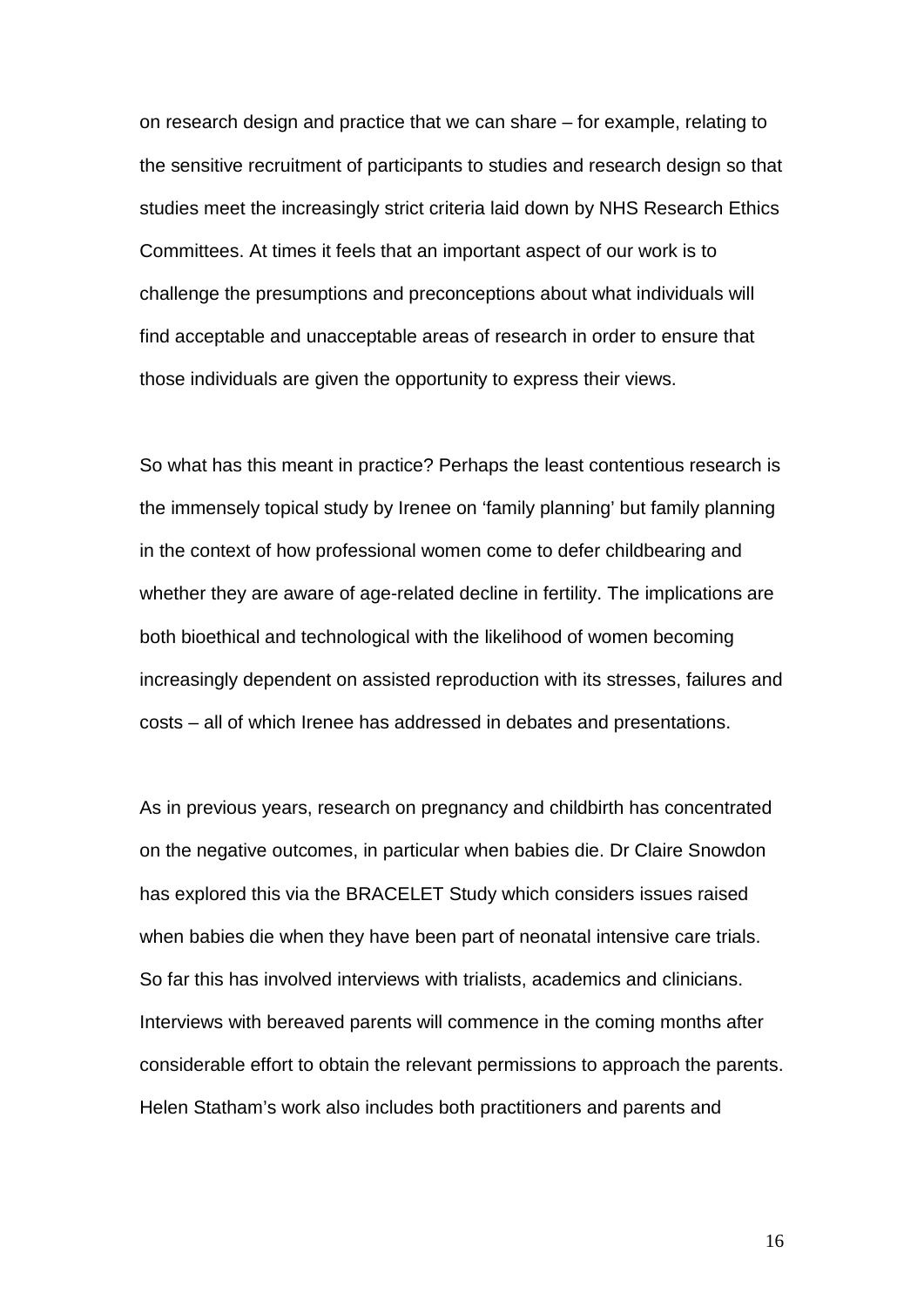dissemination of findings from studies on post-mortem decision-making and provision of late termination after prenatal diagnosis is ongoing.

Jenny Pruefe more than anyone in the Centre deserves recognition for the work she undertook in obtaining a favourable ethical opinion to carry out her research with children and young adults with severe kidney disease such that their families were considering living donation of a kidney. Now in the 3<sup>rd</sup> vear of her PhD, she is collecting data at Great Ormond Street Hospital for Children in London interviewing children who are suffering from chronic kidney disease as well as their parents. The work has also involved families in Germany. She has already presented some findings at an international congress in Cologne. She heard earlier this year that she has been awarded a visiting fellowship at the prestigious Fondation Brocher in Geneva for the summer of 2011.

Dr Gail Ewing takes us to the end of life, with work that is relevant to much government policy – the role of family carers in supporting dying relatives in their wish to die at home. She is a member of the International Taskforce for Family Carers, an international group of family carer researchers established within the European Association for Palliative Care (EAPC) and led by Professor Sheila Payne. Her studies have been important in showing the importance of family members in enabling terminally ill patients who wish to die at home to do so and in highlighting that the family carer has needs for support as well that are largely ignored. She has been awarded a number of grants this year (via the university of Manchester, from The BUPA Foundation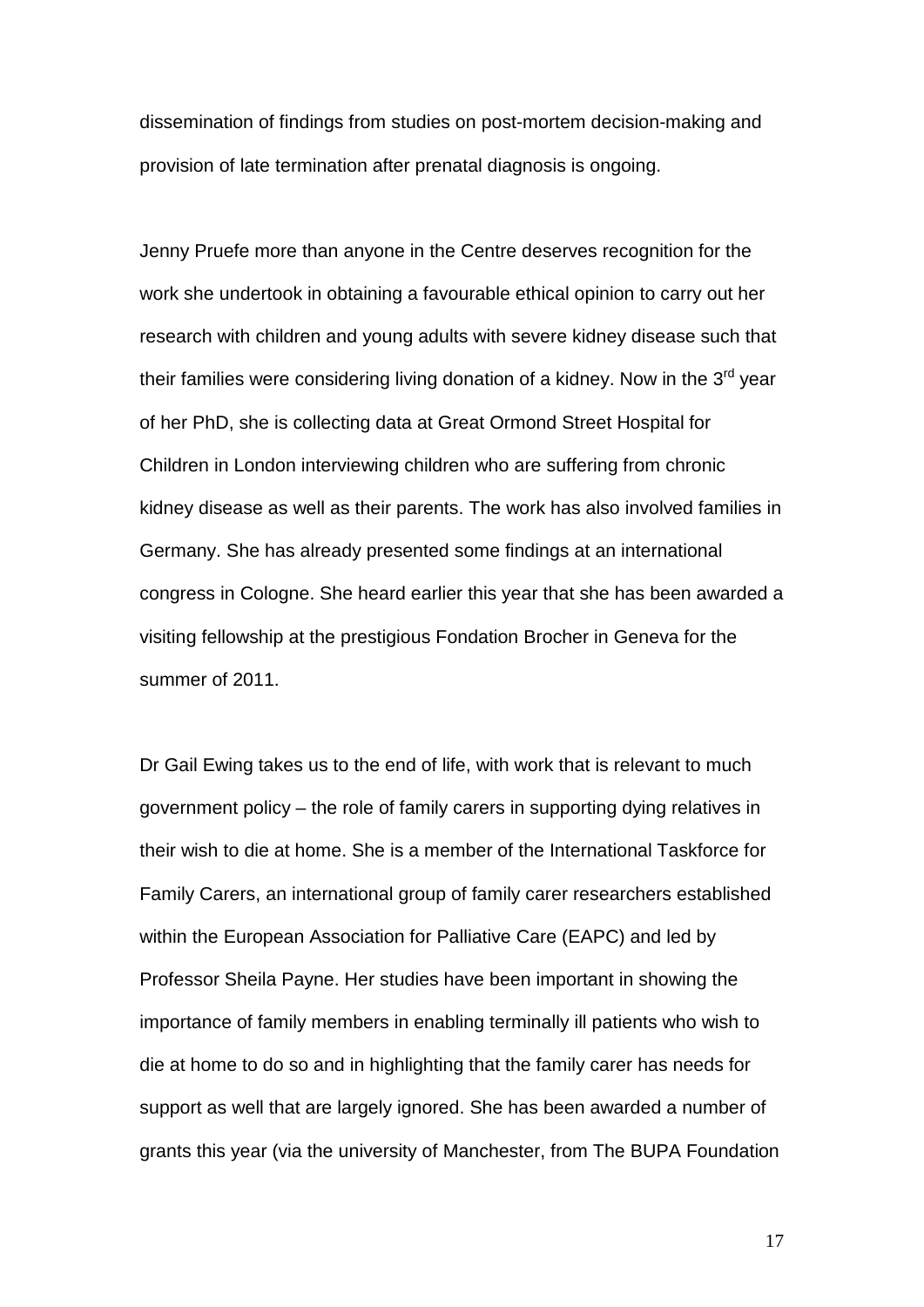and Dimbleby Cancer Care) which have funded studies to develop and evaluate a 'What matters to family carers' assessment tool. The studies are carried out with colleagues from the universities of Manchester and Lancaster. Findings have been presented at the European Association for Palliative Care International Conference and the International Palliative Care Congress as well as at the Annual Conference National Forum for Hospice at Home and numerous individual hospice services.

Genetics has been a less prominent aspect of work this last year although findings from the Genetics of Learning Disabilities study are still being disseminated, including a presentation at the European Society of Human Genetics Conference. Professor Martin Richards has completed an autobiographical study of personal genome scans now being offered by a number of commercial companies. He is also involved as a co-editor and contributor to three books: "Reproductive Donation: Bioethics, Policy and Practice", "Birth Rites and Rights: A socio-legal analysis" and "Blackwell companion to the sociology of the family". Professor Richards is Vice Chair of the UK Biobank Ethics and Governance Council and a member of the Cambridge University Hospital NHS Foundation Trust Human Tissue Committee.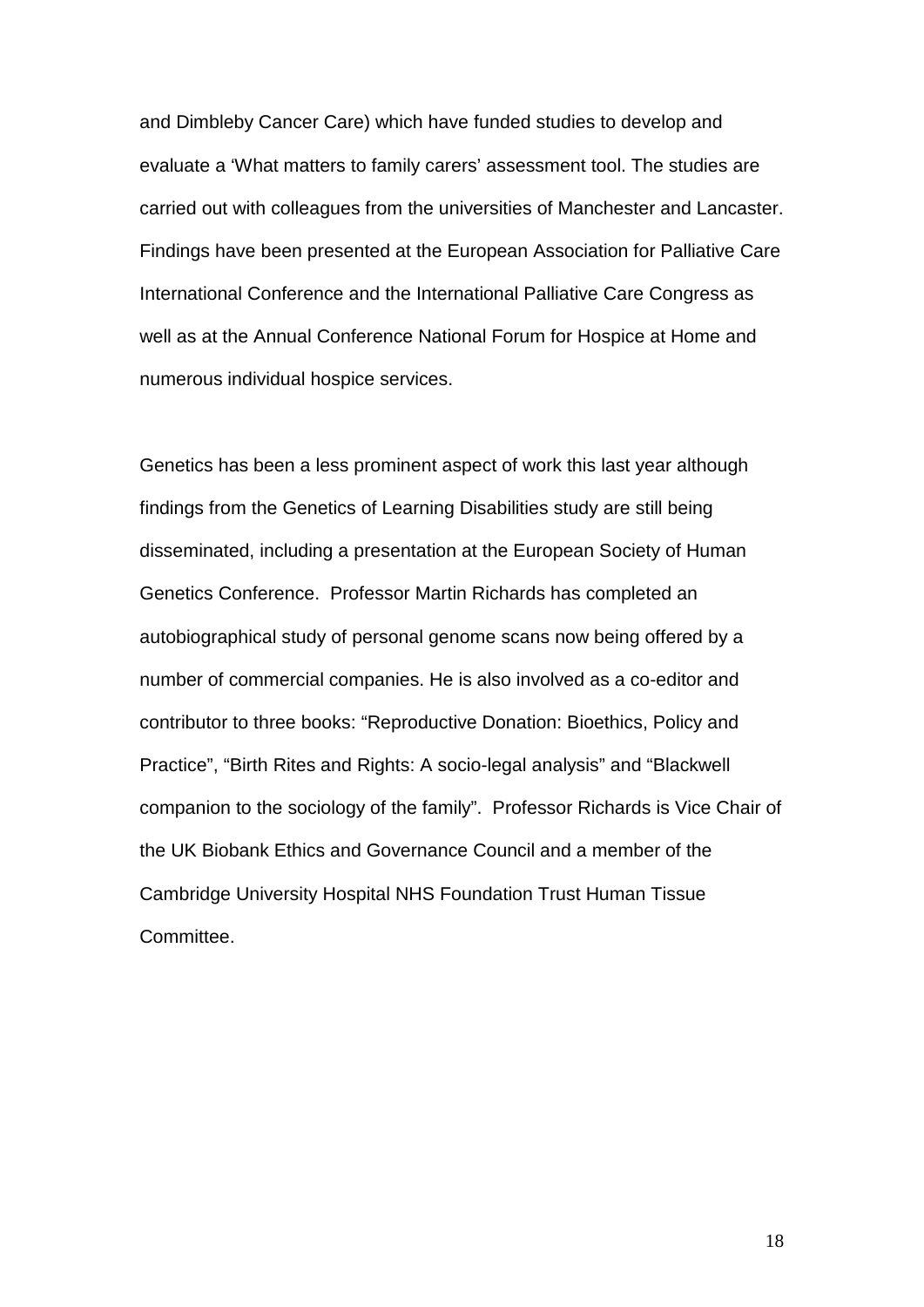# **PUBLICATIONS**

# **Lucy Blake**

Blake, L., Casey, P., Readings, J., Jadva, V. & Golombok, S. (2010). 'Daddy ran out of tadpoles': how parents tell their children that they are donor conceived, and what their 7-year-olds understand. *Human Reproduction, 25, 2527-2534.*

Golombok, S., Owen, L., Blake, L., Murray, C. & Jadva, V. (2009). Parentchild relationships and the psychological well-being of 18-year-old adolescents conceived by *in vitro* fertilisation. *Human Fertility, 12, No. 2, 63- 72.*

# **Polly Casey**

Blake, L., Casey, P., Readings, J., Jadva, V. & Golombok, S. (2010). 'Daddy ran out of tadpoles': how parents tell their children that they are donor conceived, and what their 7-year-olds understand. *Human Reproduction, 25, 2527-2534.*

# **Irenee Daly**

Daly, I. (in press). Explaining the trend towards older first time mothers-a life course perspective. Book chapter in M. Johnson, M. Richards, F. Ebtehaj, (Eds) *Birth Rights and Rites, Hart.* 

# **Dr Rosie Ensor**

Ensor, R., & Hughes, C. (2010). With a little help from my friends: Maternal social support, via parenting, promotes willingness to share in preschoolers born to young mothers. *Infant and Child Development, 19, 127-141*.

Ensor, R., Marks, A., Jacobs, L., & Hughes, C. (2010). Trajectories of antisocial behaviour towards siblings predict antisocial behaviour towards peers. *Journal of Child Psychiatry and Psychology, 51, 1208-1216.*

Ensor, R., Spencer, D., & Hughes, C. (in press). 'You feel sad?' Emotion understanding mediates predictors of prosocial behaviour: Findings from 2-to 4-years. *Social Development.* 

http://libsta28.lib.cam.ac.uk:2092/doi/10.1111/j.1467-9507.2009.00572.x/pdf

Hughes, C., & Ensor, R. (2009). How do families help or hinder the development of executive function? *New Directions in Child and Adolescent Psychiatry: Special Issue on social interaction and the development of executive function, 123*, *35-50.*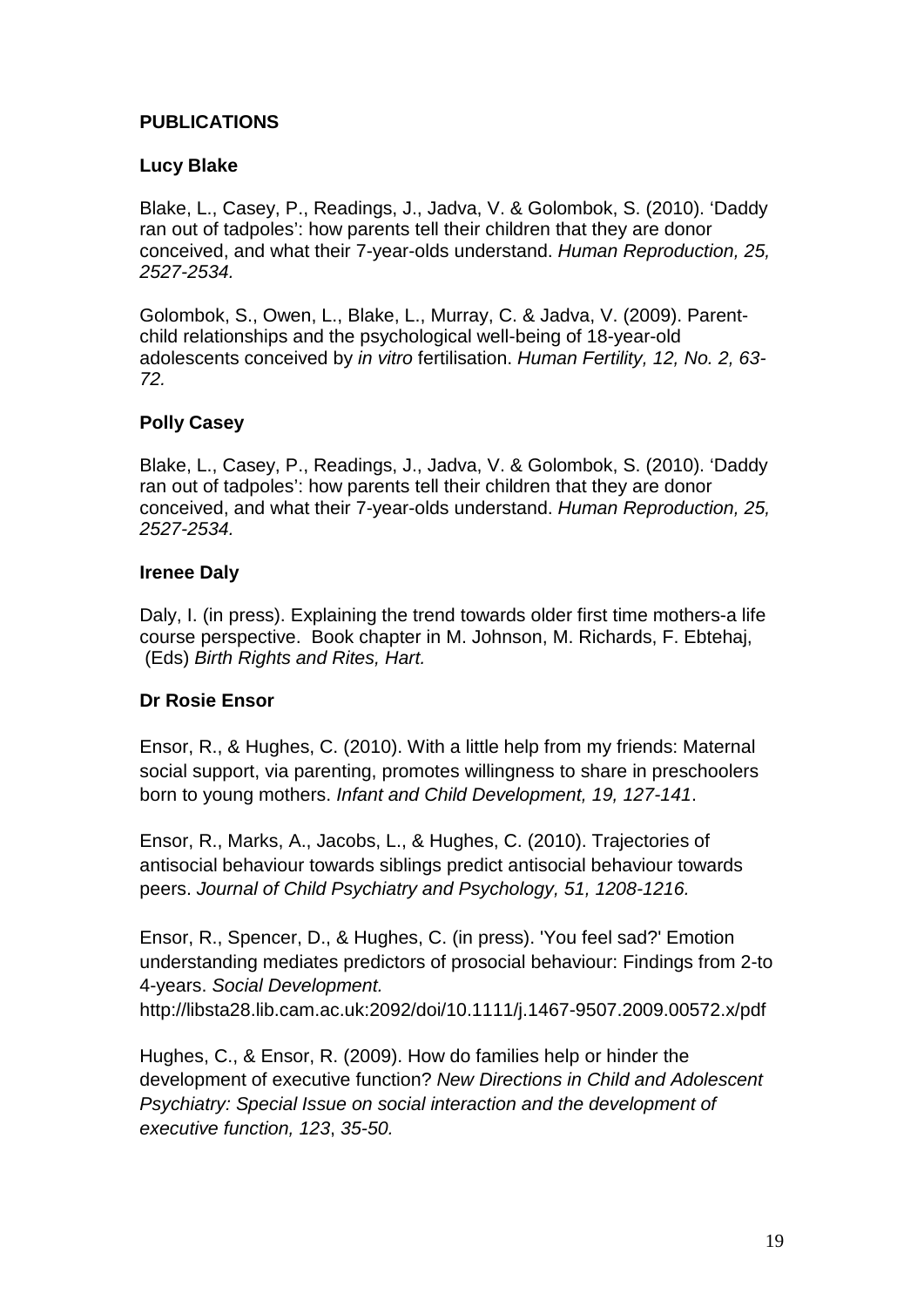Hughes, C., & Ensor, R. (2009). Independence and interplay between maternal and child risk factors for preschool problem behaviors. *International Journal of Behavioral Development, 33*, *1-11.*

Hughes, C., & Ensor, R. (in press). Individual differences in growth in executive function across the transition to school predict externalizing and internalizing behaviors and self-perceived academic success at age 6. *Journal of Experimental Child Psychology.*

Hughes, C., Ensor, R., & Marks, A. (2011). Individual differences in falsebelief understanding are stable from 3 to 6 years of age and predict children's mental state talk with school friends. *Journal of Experimental Child Psychology, 108, 96-112.*

Hughes, C., Ensor, R., Wilson, A., & Graham, A. (2010). Tracking executive function across the transition to school: A latent variable approach. *Developmental Neuropsychology, 35*, *20-36.*

Hughes, C., Marks, A., Ensor, R, & Lecce, S. (2010). A Longitudinal Study of Conflict and Inner State Talk in Children's Conversations with Mothers and Younger Siblings. *Social Development, 19, 822-837.*

Hughes, C. & Ensor, R. (2010). Early cognitive predictors of social behaviours at school entry. In B. Sokol, J. Carpendale, X. Iarocci, U. Muller & Y. Young (Eds). *Self and Social Regulation: Exploring the Relations between Social Interaction, Social Cognition and the Development of Executive Functions. Oxford University Press pp. 418-442.*

# **Dr. Gail Ewing**

Payne, S., Hudson, P., Grande, G., Oliviere, D., Tishelman, C., Pleschberger, S., Firth, P., Ewing, G., Hawker, S. & Kerr C. (2010). White Paper on Improving Support for Family Carers in Palliative Care: Recommendations from the European Association for Palliative Care Task Force on Family Carers. *European Journal of Palliative Care, Part 1, 17(5)*.

Payne, S., Hudson, P., Grande, G., Oliviere, D., Tishelman, C., Pleschberger, S., Firth, P., Ewing, G., Hawker, S. & Kerr, C. (in press). White Paper on Improving Support for Family Carers in Palliative Care: Recommendations from the European Association for Palliative Care Task Force on Family Carers. *European Journal of Palliative Care, Part 2.*

Griffiths, J.**,** Ewing, G. & Rogers, M. (2010). 'Moving swiftly on': psychological support provided by District Nurses to patients with palliative care needs. *Cancer Nurs 2010, 33(5), 390-397.*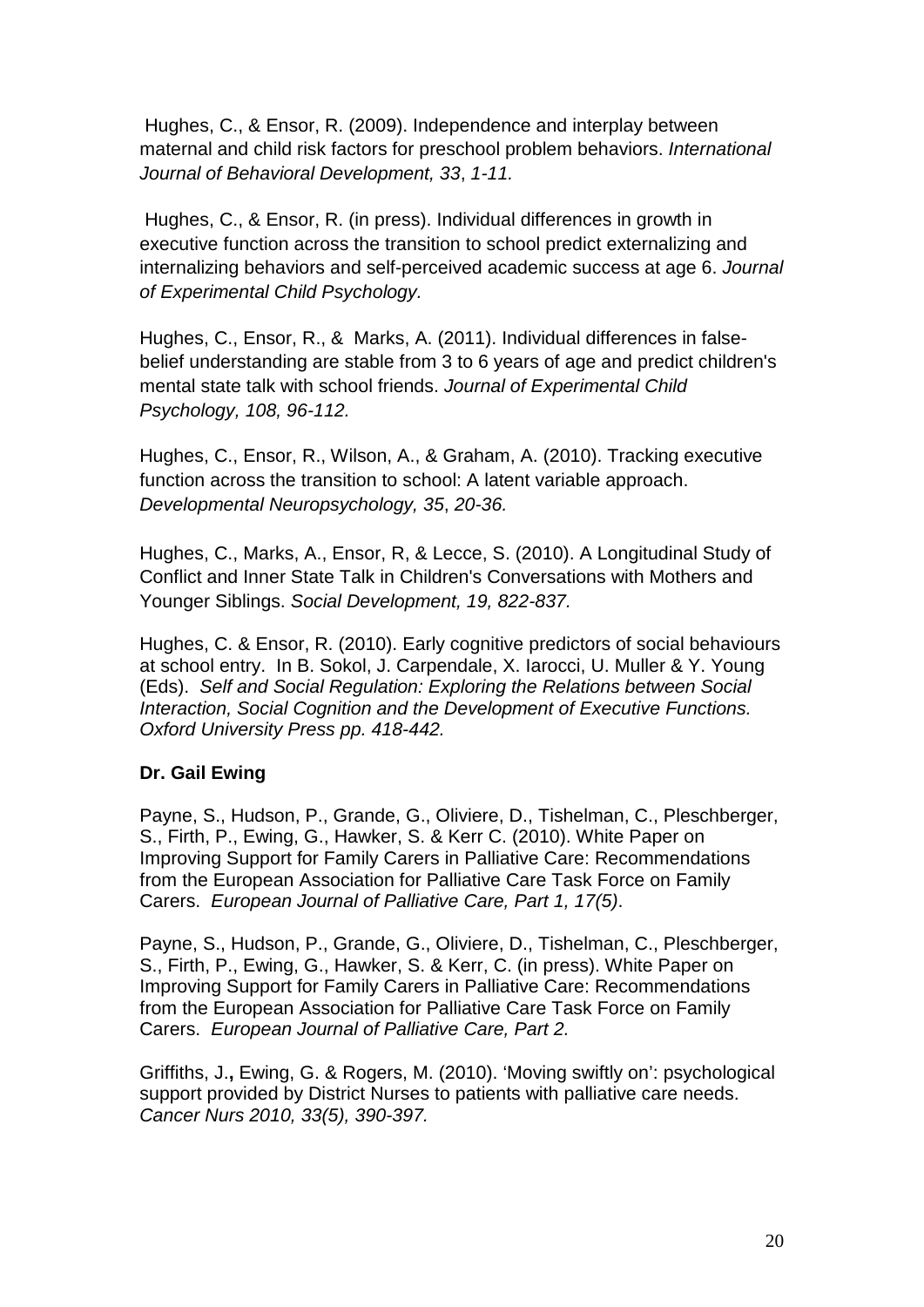Farquhar, M., Ewing, G., Higginson, IJ. & Booth, S. (2010)The experience of using the SEIQoL-DW with patients with advanced chronic obstructive pulmonary disease (COPD): issues of process and outcome. *Qual Life Res 2010, 19, 619-629.*

Hudson, P., Trauer, T., Robson, S., Grande, G., Ewing, G., Payne, S., Stajduhar, K. & Thomas, K. (6 July 2010). A systematic review of instruments related to family caregivers of palliative care patients. Published online in *Palliative Medicine.* 

<http://pmj.sagepub.com/cgi/rapidpdf/0269216310373167v2>

Ewing, G., Grande, G. & Payne, S. (2009). Key aspects of support for family carers in the last months of end of life care. *European Journal of Palliative Care*; *Conference Abstracts for the 11th Congress of the European Association for Palliative Care, Vienna, 7th-10th May 2009, 45.*

Grande, G. & Ewing, G. (2009). Informal carer bereavement outcome: relation to quality of end of life support and achievement of preferred place of death. *Palliat Med, 23, 248-256.*

# **Dr Tabitha Freeman**

Freeman, T., Jadva, V., Kramer, W. & Golombok, S. (2009). Gamete donation: parents' experiences of searching for their child's donor siblings and donor. *Human Reproduction, 24(3), 505-516.*

Jadva, V., Freeman, T., Kramer, W. & Golombok, S. (2009). The experiences of adolescents and adults conceived by sperm donation: comparisons by age of disclosure and family type, *Human Reproduction, 24(8), 1909-1919.*

Jadva, V., Freeman, T., Kramer, W. & Golombok, S. (2010). Experiences of offspring searching for and contacting their donor siblings and donor. *Reproductive BioMedicine Online,* 20, 523-532*.*

Freeman, T. (*forthcoming* 2010). Making connections: what happens when people search for their donors and donor siblings? *Ova Magazine, London Women's Clinic.*

# **Professor Susan Golombok**

Freeman, T., Jadva, V., Kramer, W. & Golombok, S. (2009). Gamete donation: Parents experiences of searching for their child's donor siblings and donor. *Human Reproduction, 24, No. 3, 505-516.*

Golombok, S., Owen, L., Blake, L., Murray, C. & Jadva, V. (2009). Parentchild relationships and the psychological well-being of 18-year-old adolescents conceived by *in vitro* fertilisation. *Human Fertility, 12, No. 2, 63- 72.*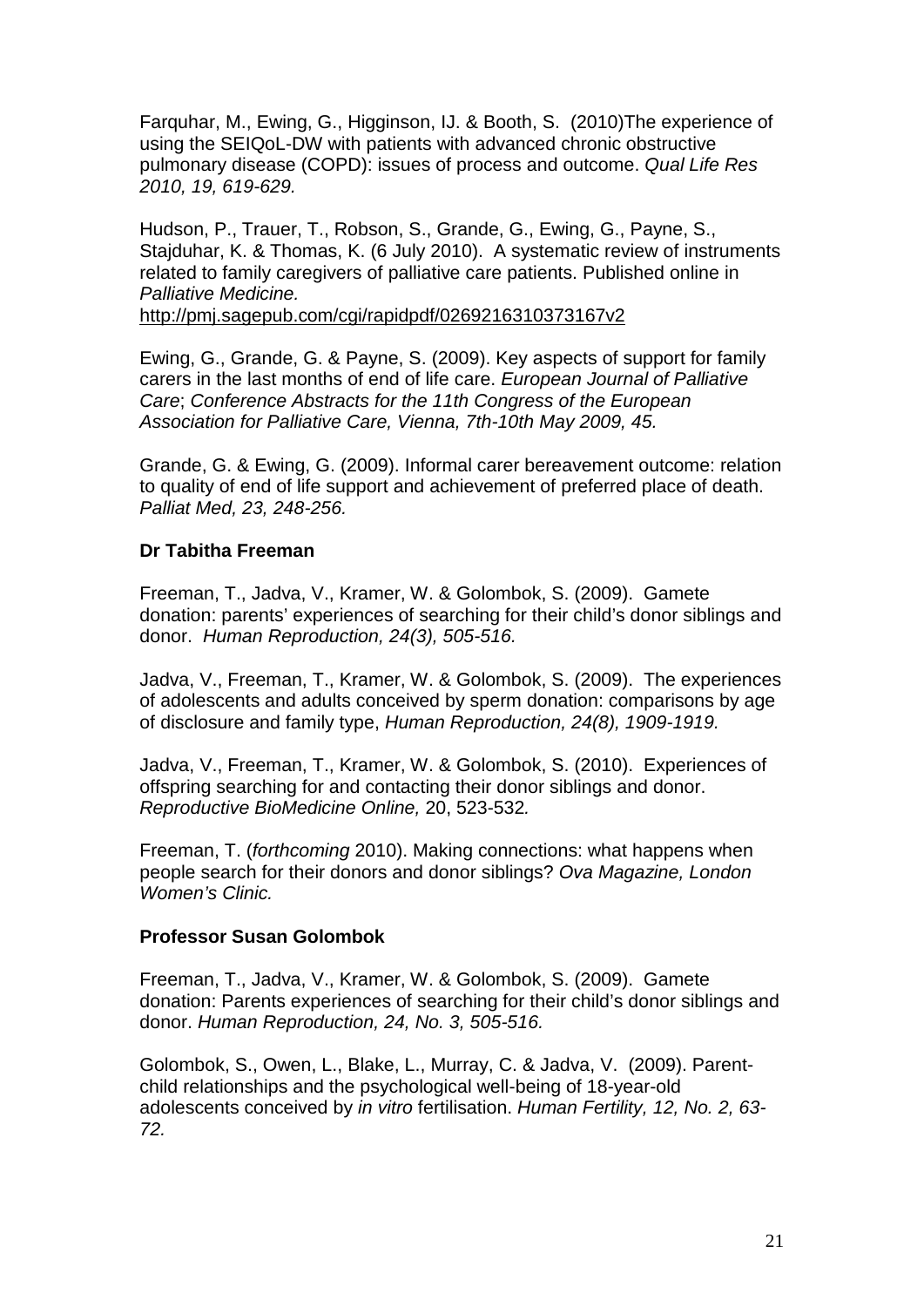Jadva, V., Freeman, T., Kramer, W. & Golombok, S. (2009). The experiences of adolescents and adults conceived by sperm donation: Comparisons by age of disclosure and family type. *Human Reproduction, 24, No 8, 1909-1919.*

Owen, L. & Golombok, S. (2009). Families created by assisted reproduction: Parent-child relationships in late adolescence. *Journal of Adolescence, 32, 835-848.*

Jadva, V., Badger, S., Morrisette, M. & Golombok, S. (2009). "Mom by choice, single by life's circumstance...." Findings from a large scale survey of the experiences of women who are 'single mothers by choice'. *Human Fertility, 12, 175-184.*

Golombok, S. (2009). Anonymity - or not – in donation of gametes and embryos. In E. Jackson, S. Day Sclater, F. Ebtehaj & M. Richards (Eds) *Individual freedom, autonomy and the state. Oxford, Hart.* 

Golombok, S. & Rust, J. (2009). *Manual of the Pre-School Activities Inventory. London: Pearson Assessment.*

Rust, J. & Golombok, S. (2009). *Modern Psychometrics (3rd Edition). London: Routledge.*

Rust, J. & Golombok, S. (2010). The Golombok Rust inventory of marital state: a reflection. *Sexual and Relationship Therapy, 25, No. 1, 54-56.*

Golombok, S. (2010). Why I study lesbian families. In S. Ellis, V. Clarke, E. Peel & D. Riggs (Eds) *LGBTQ Psychologies: Themes and perspectives, pp. 200. Cambridge, Cambridge University Press.*

Golombok, S. & Tasker, F. (2010). Gay Fathers. In M. Lamb (Ed.) *The role of the father in child development. Hoboken NJ: John Wiley & Sons.*

Golombok, S. (2010). Children in new family forms. In R. Gross, *Psychology: The science of mind and behaviour 6th Edition. London: Hodder Education, 510-511.*

Guasp, A., Statham, H., Jennings, S. & Golombok, S. (2010). Different Families: The experiences of children with lesbian and gay parents. London: *Stonewall.*

Golombok, S. & Badger, S. (2010). Children raised in fatherless families from infancy: A follow-up of children of lesbian and single heterosexual mothers in early adulthood. *Human Reproduction, 25, No. 1, 150-157.*

Rust, J., Bennun, I., Crowe, M. & Golombok, S. (2010). The Golombok Rust Inventory of Marital State (GRIMS) *Sexual and Relationship Therapy, 25, No. 1, 48-53. Reprinted from Sexual and Marital Therapy, 1, No. 1, 1986, 55-60.*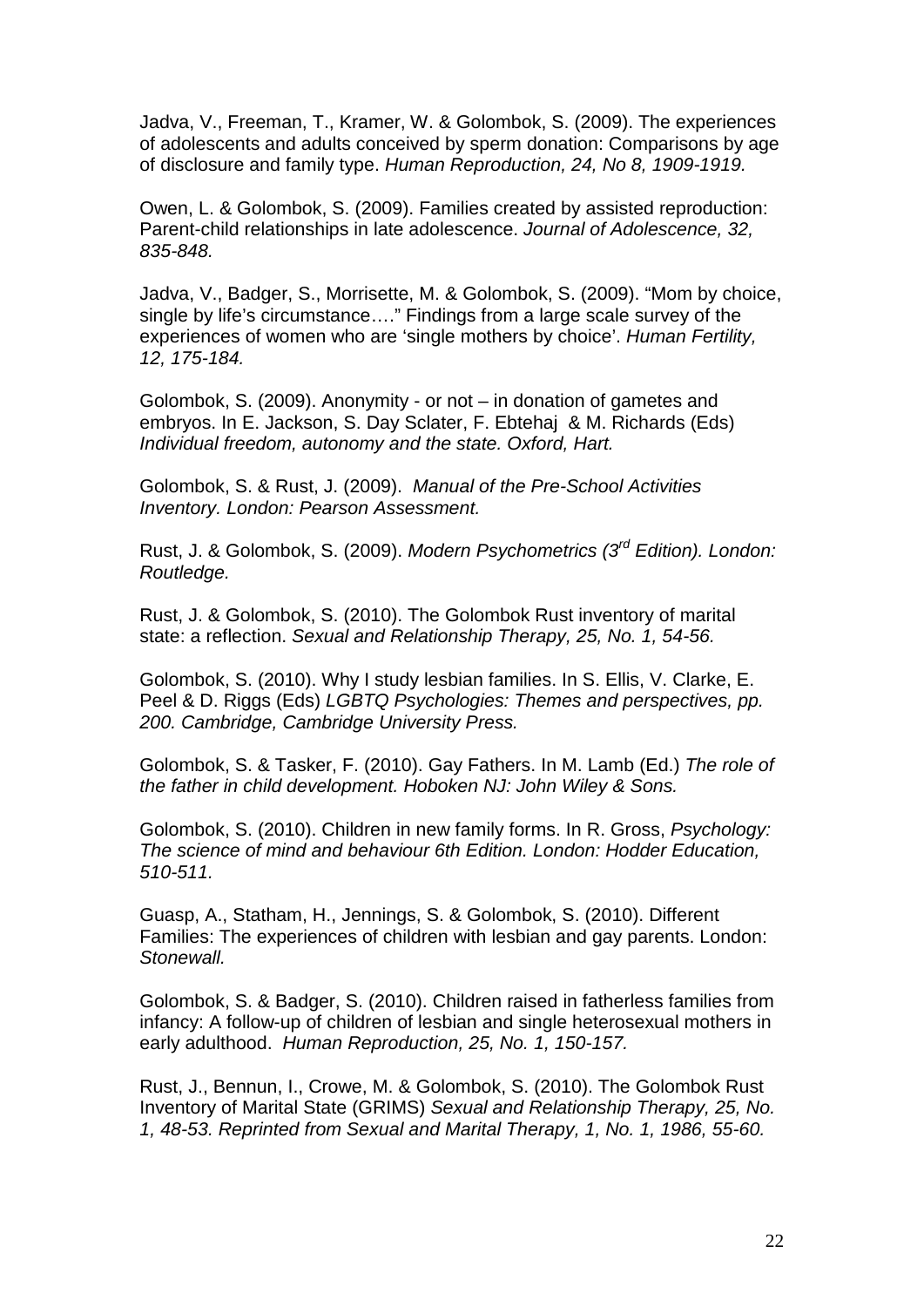Jadva, V., Freeman, T., Kramer, W. & Golombok, S. (2010). Experiences of offspring searching for and contacting their donor siblings and donor. *Reproductive BioMedicine Online,* 20, 523-532*.*

Jadva, V., Hines, M., & Golombok, S. (2010). Infants' preferences for toys, colors and shapes: Sex differences and similarities. *Archives of Sexual Behavior* [<http://www.ncbi.nlm.nih.gov/pubmed/20232129>](http://www.ncbi.nlm.nih.gov/pubmed/20232129) doi: 10.1007/s10508-010-9618-z//

Blake, L., Casey, P., Readings, J., Jadva, V. & Golombok, S. (2010). 'Daddy ran out of tadpoles': How parents tell their children that they are donor conceived, and what their 7 year olds understand. *Human Reproduction, 25, No 10, 2527-2534.*

Pasterski, V., Golombok, S. & Hines, M. (in press). Sex differences in social behaviour. In P. Smith & C. Hart (eds) *Blackwell Handbook of Childhood Social Development. 2nd Edition. Blackwell, Oxford.*

Golombok, S. & Tasker, F. (in press). Do parents influence the sexual orientation of their children? In J.K. Davidson, N.B. Moore & T.D. Fisher (eds) *Speaking of sexuality: Interdisciplinary readings (third edition). Oxford: Oxford University Press.*

### **Dr Claire Hughes**

Hughes, C. & Ensor, R. (2009). How do families help or hinder the emergence of early executive function. *New directions for Child and Adolescent Development. Special Issue on Social Interaction and the Development of Executive Function, 123, 35-50.*

Hughes, C. & Ensor, R. (2009). Independence and Interplay Between Maternal and Child Risk Factors for Preschool Problem Behaviors? *International Journal of Behavioral Development, 33, 1-11.*

Ensor, R., & Hughes, C. (2010). With a little help from my friends: Maternal social support, via parenting, promotes willingness to share in preschoolers born to young mothers. *Infant and Child Development, 19, 127-141*.

Hughes, C., Ensor, R., Wilson, A., & Graham, A. (2010). Tracking Executive Function Across the Transition to School: A Latent Variable Approach. *Developmental Neuropsychology, 35, 20-36.*

Ensor, R., Marks, A., Jacobs, L., & Hughes, C. (2010). Trajectories of antisocial behaviour towards siblings predict antisocial behaviour towards peers. *Journal of Child Psychiatry and Psychology, 51, 1208-1216.*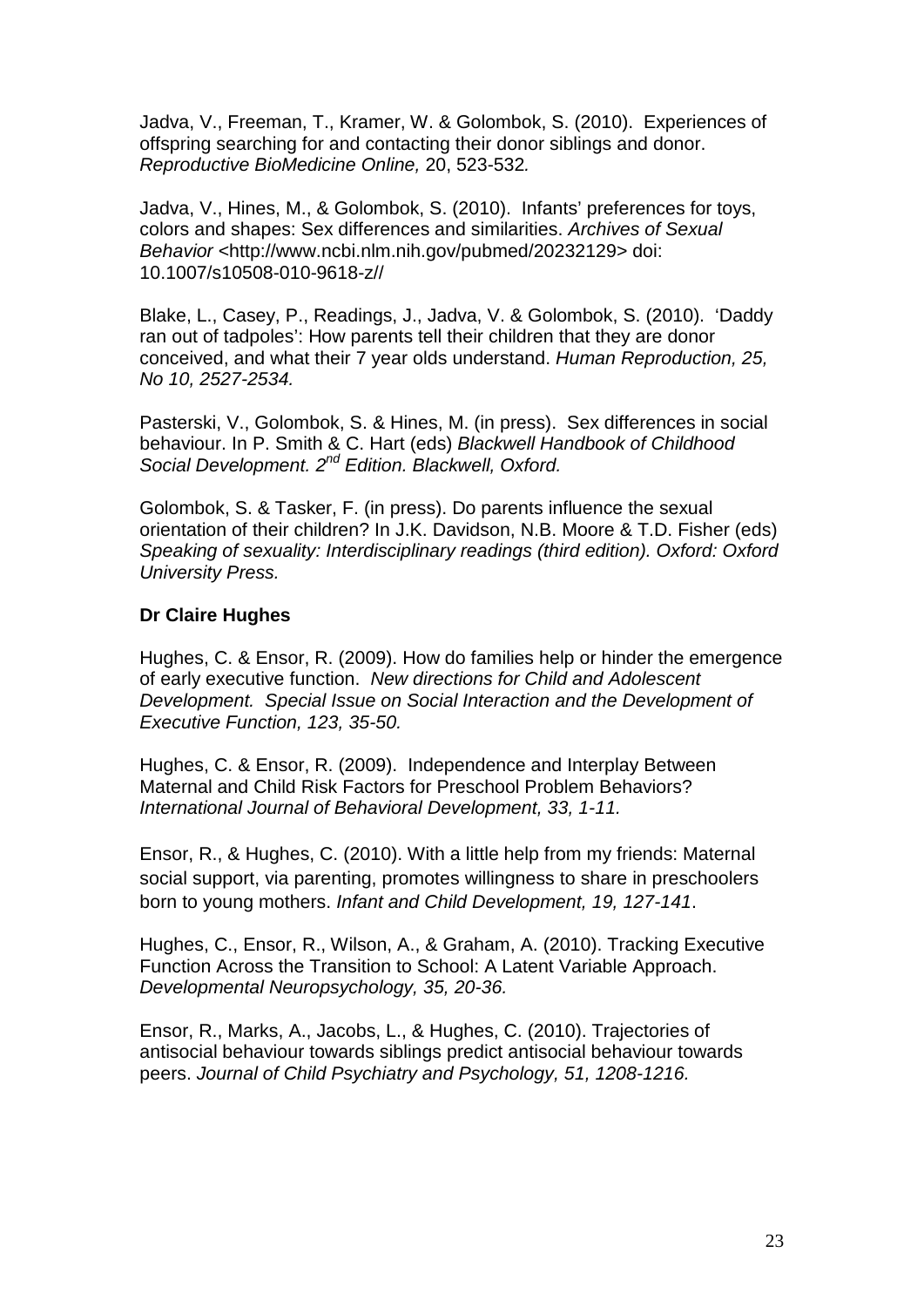Ensor, R., Spencer, D., & Hughes, C. (in press). 'You feel sad?' Emotion understanding mediates predictors of prosocial behaviour: Findings from 2-to 4-years. *Social Development.* 

http://libsta28.lib.cam.ac.uk:2092/doi/10.1111/j.1467-9507.2009.00572.x/pdf

Hughes, C., & Ensor, R. (in press). Individual differences in growth in executive function across the transition to school predict externalizing and internalizing behaviors and self-perceived academic success at age 6. *Journal of Experimental Child Psychology.*

Hughes, C., Ensor, R., & Marks, A. (2011). Individual differences in falsebelief understanding are stable from 3 to 6 years of age and predict children's mental state talk with school friends. *Journal of Experimental Child Psychology*, *108, 96-112.*

Hughes, C., Marks, A., Ensor, R, & Lecce, S. (2010). A Longitudinal Study of Conflict and Inner State Talk in Children's Conversations with Mothers and Younger Siblings. *Social Development, 19, 822-837.*

Lecce, S., & Hughes, C. (2010). 'The Italian job?': Comparing theory of mind performance in British and Italian children. *British Journal of Developmental Psychology, 28, 747-766.*

Astington, J. & Hughes, C. (in press). Theory of Mind: Self-Reflection and Social Understanding. To appear in *Oxford Handbook of Developmental Psychology*, Philip D. Zelazo (Ed.)

Hughes, C. (in press). *Social Understanding, Social Lives: From toddlerhood through to the transition to school.* To appear in the series, *Essays in Developmental Psychology. Psychology Press, London.*

Hughes, C. (in press). Executive Functions: Development, Individual Differences and Clinical Insights. To appear in the Cognitive Development section of *Comprehensive Developmental Neuroscience –* Section Editor: Helen Tager-Flusberg, overall editors: Pasko Rakic & John Rubenstein. Elsevier on-line.

Hughes, C. & Ensor, R. (2010). Early cognitive predictors of social behaviours at school entry. In B. Sokol, J. Carpendale, X. Iarocci, U. Muller & Y. Young (Eds). *Self and Social Regulation: Exploring the Relations between Social Interaction, Social Cognition and the Development of Executive Functions*. *Oxford University Press pp. 418-442.*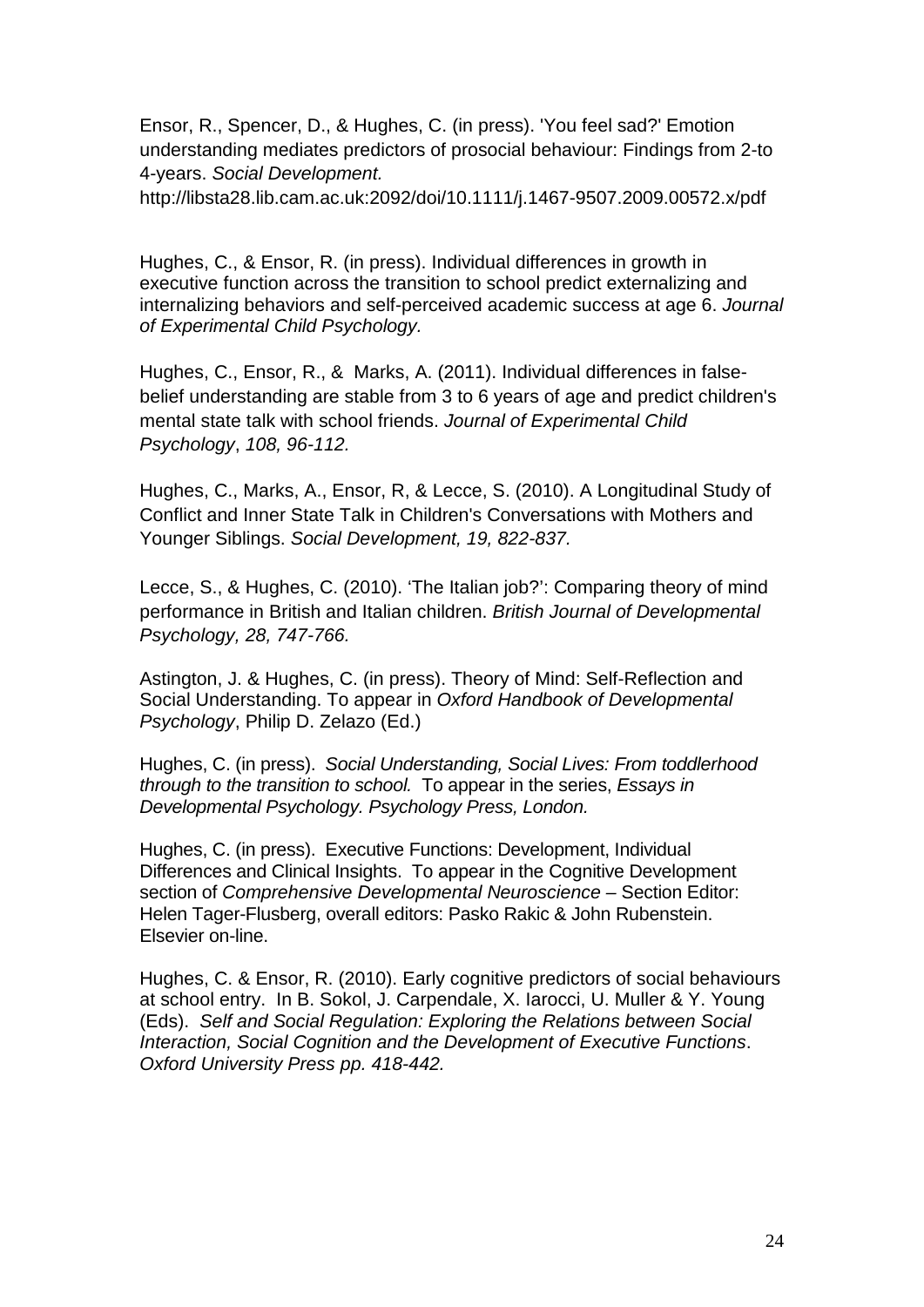Hughes, C., Lecce, S. (2010). Early social cognition. In: Tremblay RE, Barr RG, Peters RDeV, Boivin M, eds. *Encyclopedia on Early Childhood Development* [online]. *Montreal, Quebec: Centre of Excellence for Early Childhood Development:1-6.* Available online at: http://www.childencyclopedia.com/documents/Hughes- LecceANGxp.pdf.

# **Dr Vasanti Jadva**

Blake, L., Casey, P., Readings, J., Jadva, V. & Golombok, S. (2010). 'Daddy ran out of tadpoles': how parents tell their children that they are donor conceived, and what their 7-year-olds understand. *Human Reproduction, 25, 2527-2534.*

Jadva, V., Freeman, T., Kramer, W. & Golombok, S. (2010). Experiences of offspring searching for and contacting their donor siblings and donor. *Reproductive BioMedicine Online, 20, 523-532.*

Jadva V., Hines M & Golombok, S. (2010). Infants' Preferences for Toys, Colors, and Shapes: Sex Differences and Similarities. *Archives of Sexual Behavior.* doi: 10.1007/s10508-010-9618-z.

Jadva, V., Badger, S., Morrisette, M. & Golombok, S. (2009). 'Mom by choice, single by life's circumstance….' Findings from a large scale survey of the experiences of women who are 'single mothers by choice'. *Human Fertility, 12, 175-184.*

#### *Sarah Jennings*

Guasp, A., Statham, H., Jennings, S. & Golombok, S. (2010). Different Families: The experiences of children with lesbian and gay parents. London: *Stonewall.*

#### **Alex Marks**

Ensor, R., Marks, A., Jacobs, L., & Hughes, C. (2010). Trajectories of antisocial behaviour towards siblings predict antisocial behaviour towards peers. *Journal of Child Psychiatry and Psychology, 51, 1208-1216.*

Hughes, C., Marks, A., Ensor, R, & Lecce, S. (2010). A Longitudinal Study of Conflict and Inner State Talk in Children's Conversations with Mothers and Younger Siblings. *Social Development, 19, 822-837.*

#### **Jenny Prüfe**

Prüfe, J. & Weber, W. (2010). Psychosocial outcomes for children receiving a kidney transplant: A 30 year follow-up of patients of the Centre for Paediatric Nephrology, Münster. *Tx Med 22: 143-149.*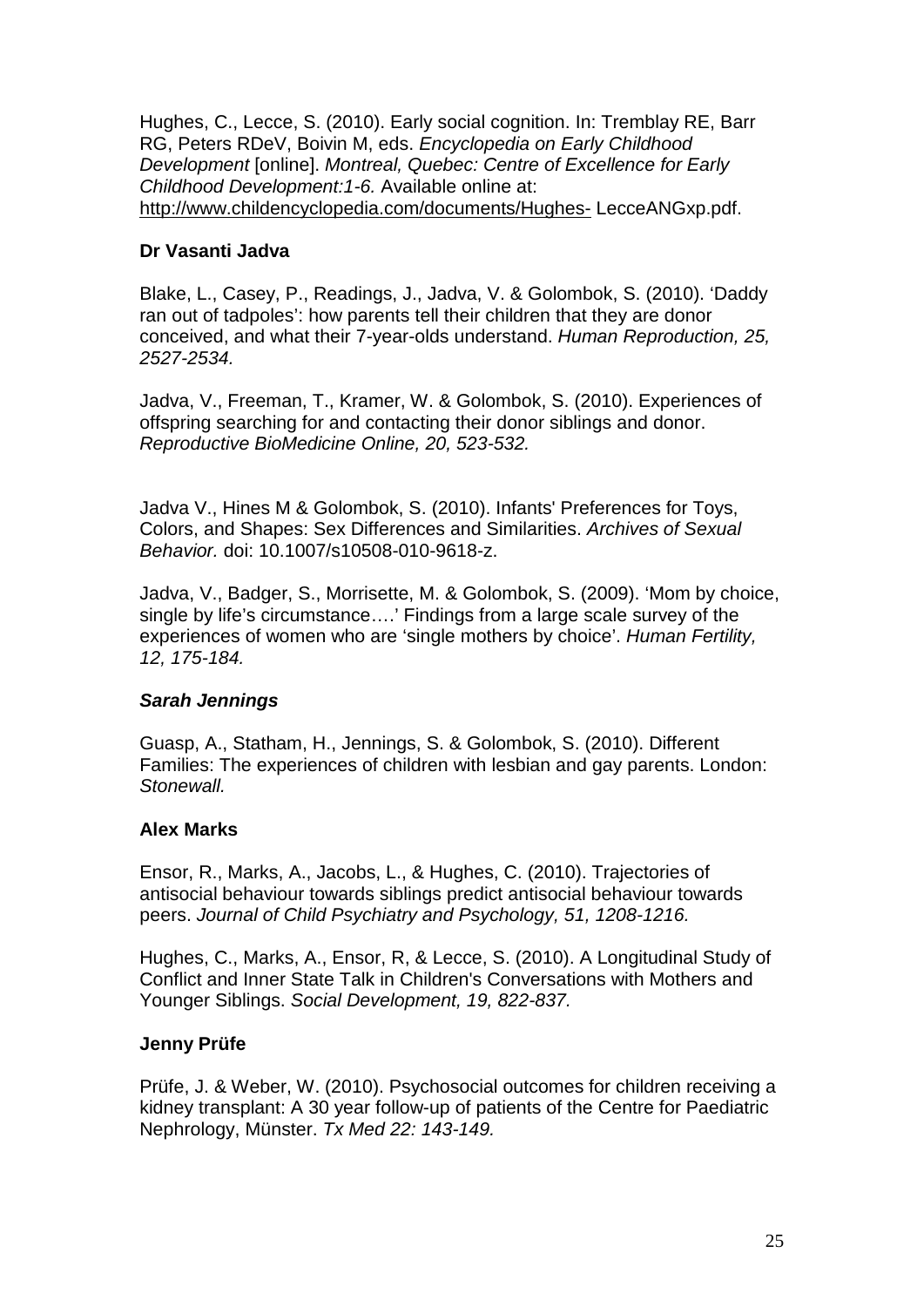#### **Jenny Readings**

Blake, L., Casey, P., Readings, J., Jadva, V. and Golombok, S. (2010). 'Daddy ran out of tadpoles': how parents tell their children that they are donor conceived, and what their 7-year-olds understand. *Human Reproduction, 25, 2527-2534.*

#### **Professor Martin Richards**

Statham, H., Ponder, M., Hallowell, N., Richards, M. & Raymond, FL. (March 2010). A family perspective of the value of a diagnosis for Intellectual Disability: experiences from a genetic research study. Published on line: *<http://onlinelibrary.wiley.com/doi/10.1111/j.1468-3156.2010.00615.x/pdf>*

Richards, M., Hunt, A. & Laurie, G. (2009). UK Biobank Ethics and Governance Council: an exercise in added value. In Kaye, J & Stranger, M (eds). *Principles and Practice in Biobank Governance. Farnham, Ashgate.*

Richards, M. (2010). Reading the runes of my genome: a personal exploration of retail genetics. *New Genetics and Society, 29, 291-310.*

Richards, M. (in press). An ethics review of the use of FMRI and DNA analysis in birth cohort studies. *Centre for Longitudinal Studies, London.*

Richards, M. (2010). DNA Paternity Testing, parentage and kinship: reflections on some tendencies in the UK and USA. *L'Homme Z.F.G., 21, (2) 1-7.*

#### **Helen Statham**

Statham, H., Ponder, M., Hallowell, N., Richards, M. & Raymond, FL. (March 2010). A family perspective of the value of a diagnosis for Intellectual Disability: experiences from a genetic research study. Published on line: *<http://onlinelibrary.wiley.com/doi/10.1111/j.1468-3156.2010.00615.x/pdf>*

Statham, H. & Dimavicius, J. (in press). Caring for women during prenatal diagnosis: personal perspectives from the UK. To appear in *Ethical aspects of prenatal diagnosis, edited by E. Hildt & T. Fischmann, London: Springer.*

Guasp, A., Statham, H., Jennings, S. & Golombok, S. (2010). Different Families: The experiences of children with lesbian and gay parents. London: *Stonewall.*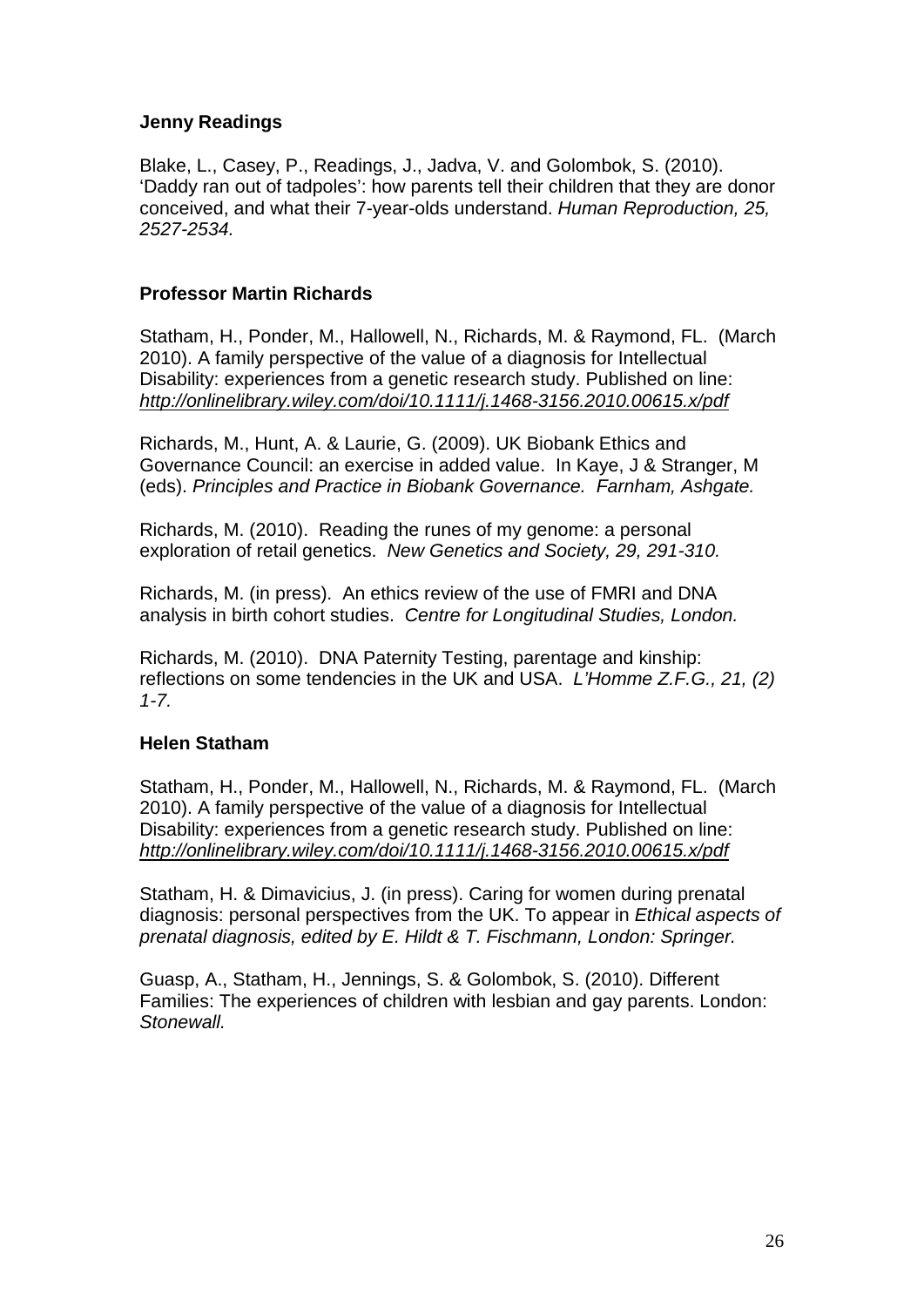#### **CURRENT GRANTS**

#### **XJAG/043**

Grant holder: Prof. Susan Golombok Investigator: Dr Tabitha Freeman Title: Single mothers by choice Sponsor: The Isaac Newton Trust Period: September 2010 – August 2012 Amount: £37,163

#### **XJAG/042**

Grant holder: Dr Gail Ewing Investigator: Dr Gail Ewing Title: Carer tool development work Sponsor: Bupa Foundation Period: June 2010 – January 2011 Amount: £15,934

#### **XJAG/041**

Grant holder: Prof. Susan Golombok Investigator: Zeynep Gurtin Broadbent Title: Egg sharing in IVF treatments: Bioethical and psychosocial implications Sponsor: The London Women's Clinic Period: February 2010 – January 2012 Amount: £73,175

#### **XJAG/040**

Grant holder: Prof. Susan Golombok & Helen Statham Investigator: Helen Statham & Sarah Jennings Title: The school experiences of children with same-sex parents Sponsor: Stonewall Period: October 2009 – December 2010 Amount: £25,400

#### **XJAG/039**

Grant holder: Prof. Susan Golombok (PI) & Prof. Michael Lamb (CI) Investigator: Sarah Jennings and Laura Mellish Title: Parenting and the psychological development of children in gay father families Sponsor: ESRC Period: October 2009 – September 2012 Amount: £351,863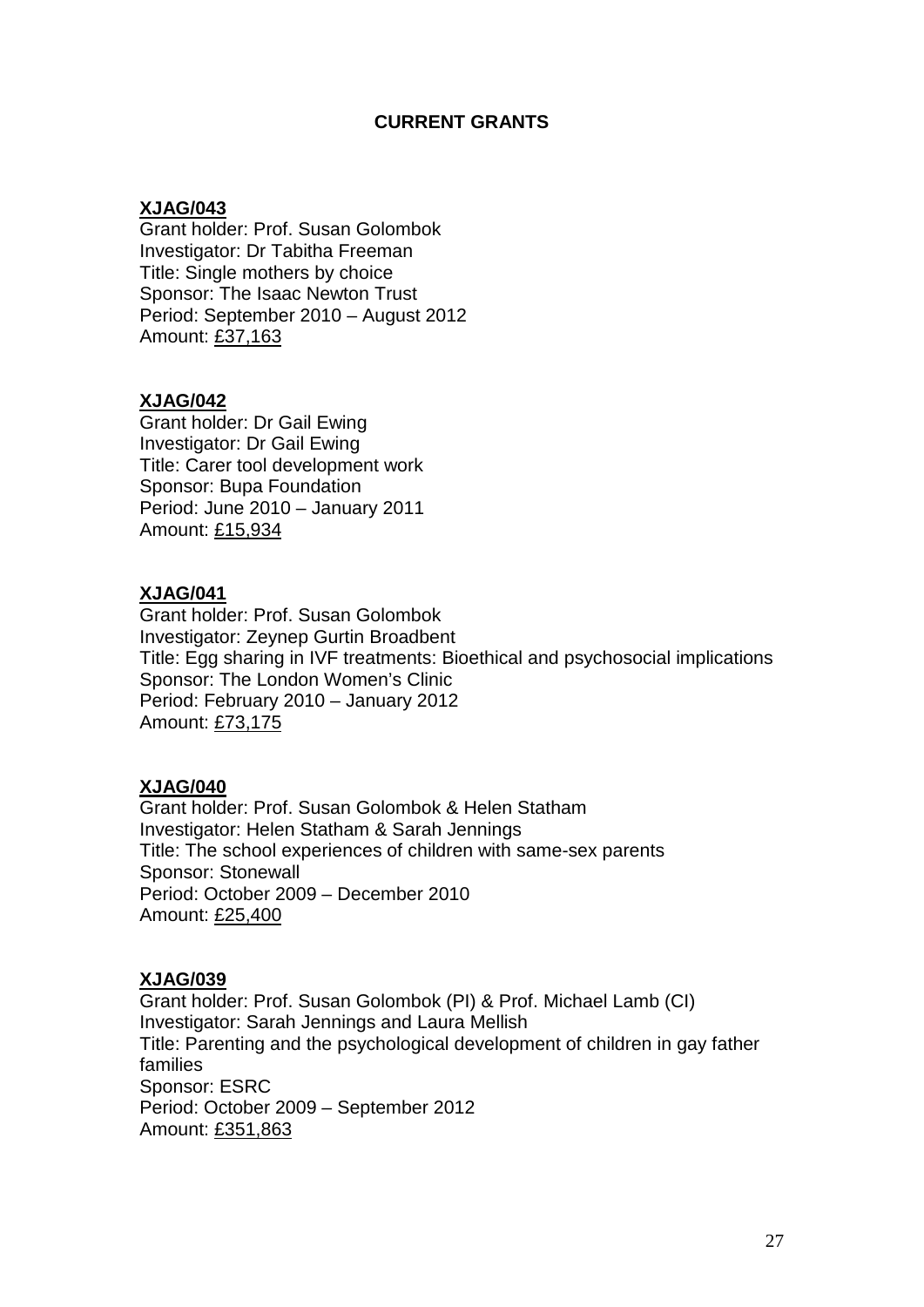#### **XJAG/038**

Grant holder: Dr Gail Ewing Investigators: Dr Gail Ewing Title: Development of an assessment tool for evaluation of care and support at the end of life. Sponsor: BUPA Foundation Period: June 2010 – January 2011 Amount: £15,934

### **XJAG/037**

Grant holder: Prof. Susan Golombok (PI), Dr Tabitha Freeman, Dr Vasanti Jadva, Dr Shirlene Badger, Helen Statham & Professor Martin Richards Investigator: To be appointed Title: Redefining families: Bioethics, assisted reproduction and emerging family forms. Sponsor: Wellcome Trust Period: 1/4/2009 – 31/3/2014 Amount: £350,000

# **XJAG/036**

Grant holder: Dr Rosie Ensor Investigator: Dr Rosie Ensor Title: Post-doctoral Fellowship Sponsor: British Academy Period: November 2008 – October 2011 Amount: £272,845

# **XJAG/**

Grant holder: Professor Susan Golombok Investigator: Humera Iqbal Title: Doctoral Fellowship Sponsor: Laura Ashley Foundation Period: October 2008 – September 2011 Amount: £54,000

# **XJAG/033**

Grant holder: Prof. Susan Golombok Investigator: Dr Vasanti Jadva, Lucy Blake, Polly Casey & Jenny Readings Title: Families created by assisted reproduction: Parenting and child development. Sponsor: NIH Period: September 2007 – August 2012 Amount: \$1,147,500